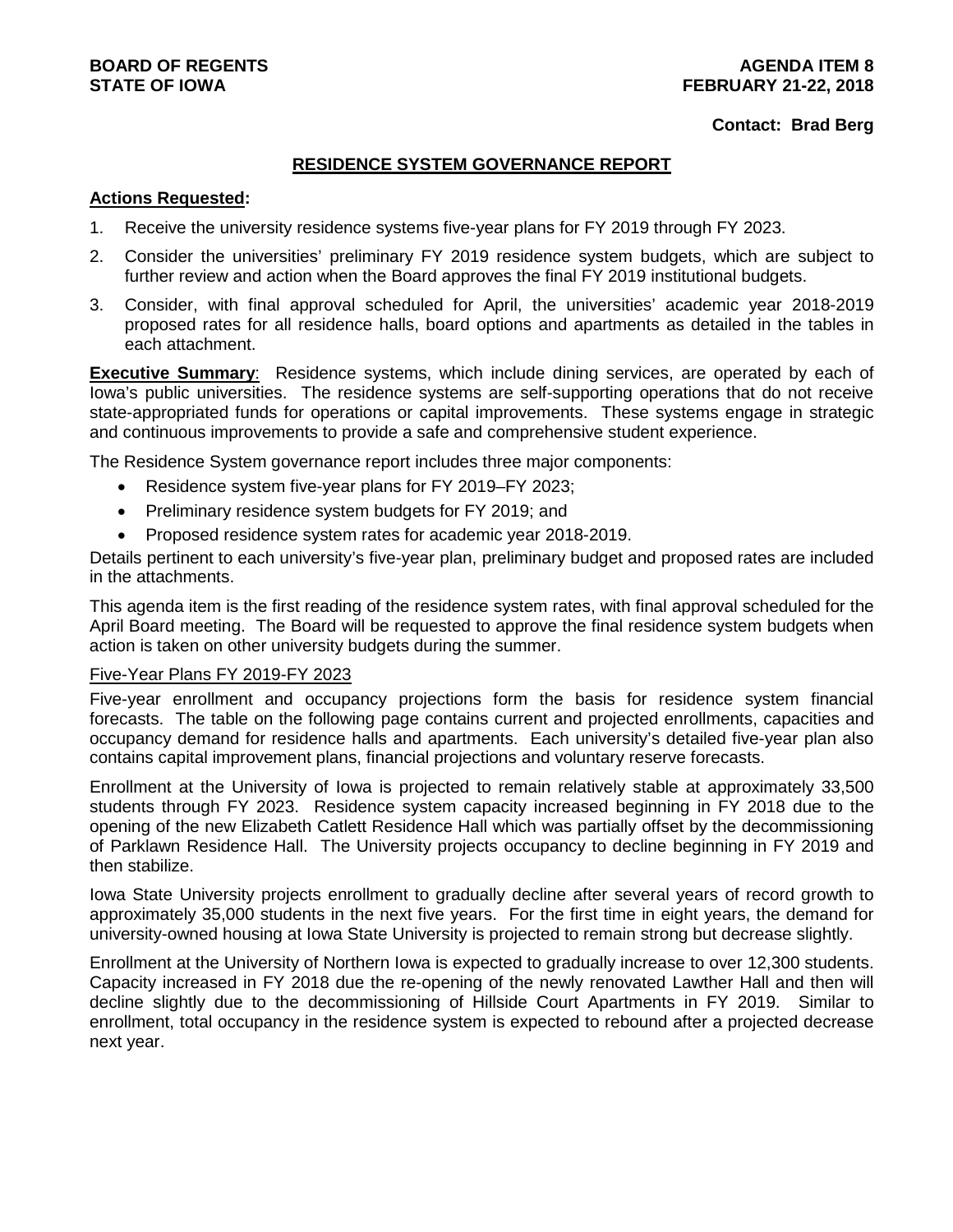## **BOARD OF REGENTS AGENDA ITEM 8 STATE OF IOWA**

#### **PROJECTED ENROLLMENT, HOUSING CAPACITY, AND OCCUPANCY**

|                              | Actual  | Forecast |         |         |         |         |  |  |  |  |
|------------------------------|---------|----------|---------|---------|---------|---------|--|--|--|--|
|                              | FY 2018 | FY 2019  | FY 2020 | FY 2021 | FY 2022 | FY 2023 |  |  |  |  |
| University of Iowa           |         |          |         |         |         |         |  |  |  |  |
| Enrollment (Headcount)       | 33,564  | 33,887   | 33,476  | 33,001  | 33,580  | 33,500  |  |  |  |  |
| <b>Operating Capacity</b>    | 6,745   | 6,665    | 6,665   | 6,665   | 6,665   | 6,665   |  |  |  |  |
| <b>Total Occupancy</b>       | 6,424   | 5,923    | 5,923   | 5,923   | 5,923   | 5,923   |  |  |  |  |
| Occupancy Ratio              | 95.2%   | 88.9%    | 88.9%   | 88.9%   | 88.9%   | 88.9%   |  |  |  |  |
| Occupancy as % of Enrollment | 19.1%   | 17.5%    | 17.7%   | 17.9%   | 17.6%   | 17.7%   |  |  |  |  |
| <b>Iowa State University</b> |         |          |         |         |         |         |  |  |  |  |
| Enrollment (Headcount)       | 36,321  | 36,072   | 35,664  | 35,245  | 35,039  | 34,993  |  |  |  |  |
| Operating Capacity*          | 11,754  | 11,813   | 11,828  | 11,828  | 11,828  | 11,828  |  |  |  |  |
| <b>Total Occupancy</b>       | 12,231  | 11,764   | 11,944  | 11,849  | 11,944  | 11,651  |  |  |  |  |
| Occupancy Ratio              | 104.1%  | 99.6%    | 101.0%  | 100.2%  | 101.0%  | 98.5%   |  |  |  |  |
| Occupancy as % of Enrollment | 33.7%   | 32.6%    | 33.5%   | 33.6%   | 34.1%   | 33.3%   |  |  |  |  |
| University of Northern Iowa  |         |          |         |         |         |         |  |  |  |  |
| Enrollment (Headcount)       | 11,907  | 11,933   | 12,060  | 12,178  | 12,335  | 12,350  |  |  |  |  |
| <b>Operating Capacity</b>    | 4,929   | 4,351    | 4,551   | 4,551   | 4,551   | 4,551   |  |  |  |  |
| <b>Total Occupancy</b>       | 3,925   | 3,725    | 3,763   | 3,800   | 3,838   | 3,877   |  |  |  |  |
| Occupancy Ratio              | 79.6%   | 85.6%    | 82.7%   | 83.5%   | 84.3%   | 85.2%   |  |  |  |  |
| Occupancy as % of Enrollment | 33.0%   | 31.2%    | 31.2%   | 31.2%   | 31.1%   | 31.4%   |  |  |  |  |

\*Capacity does not include leased spaces

#### Proposed Rates for Academic Year 2018-2019

Each residence system operates in a unique competitive environment with individual capital and operational needs; these contribute to rate variations for each system. The proposed rates are calculated based on estimated operating costs, needed infrastructure improvements, and the debt service requirements of the system. The bond covenants for each system restrict the use of funds for purposes solely within each respective residence system.

The universities provide many different room and board options to students with varying rates based upon the style of accommodation (standard room, suite, apartment, etc.) and amenities (airconditioning, private bathrooms, kitchen, etc.). Detailed FY 2019 room and board rate proposals for each university are contained in the attachments. While each university offers less expensive rate options, a description and the proposed combined percentage increase for each university's most popular double residence hall room and meal plan are provided below.

- SUI Double room with air conditioning; 220 meals per semester (Black plan); and 200 Hawkeye dollars.
- ISU Double room without air conditioning; 235 meals and 200 dining dollars (Gold plan).
- UNI Double room without air conditioning; unlimited meals and 200 dining dollars (100 more dining dollars than FY 2018)

|                             | Most Common Double Occupancy Rooms with Full Board |         |   |                            |     |     |                             |  |  |  |  |  |
|-----------------------------|----------------------------------------------------|---------|---|----------------------------|-----|-----|-----------------------------|--|--|--|--|--|
|                             | Proposed                                           |         |   |                            |     |     |                             |  |  |  |  |  |
|                             | FY 2018                                            |         |   |                            |     |     | FY 2019 Increase Increase % |  |  |  |  |  |
| University of lowa          |                                                    |         |   | $$10,015$ \$ 10,284 \$ 269 |     |     | 2.7%                        |  |  |  |  |  |
| Iowa State University       | \$.                                                | 8.517   | S | 8.720                      | - S | 203 | 2.4%                        |  |  |  |  |  |
| University of Northern Iowa |                                                    | \$8,781 |   | 8.948                      |     | 167 | 1.9%                        |  |  |  |  |  |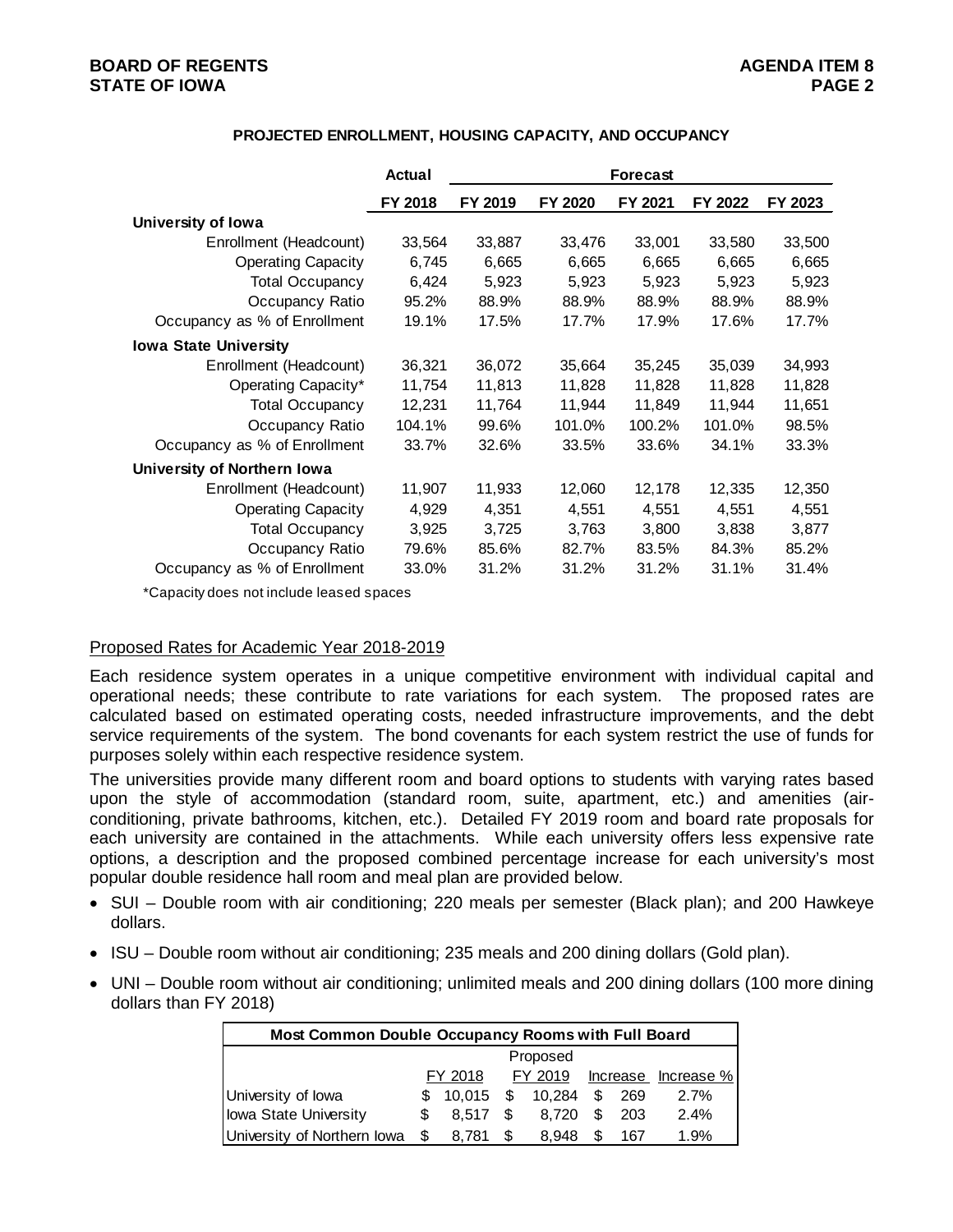#### Preliminary FY 2019 Residence System Budget Summary

The FY 2019 budgets were developed considering the expected number of occupants, purchased meal plans, estimated operating cost increases, projected infrastructure improvements, and the debt service requirements of the systems. The following table compares revenues and expenditures from the preliminary FY 2019 budget to FY 2018 estimates and the Board-approved FY 2018 budget.

The SUI residence system's FY 2019 operating revenues are expected to decline primarily from lower occupancy projections and are largely offset by expense reductions in food costs, fringe benefit costs for most employee categories, and other operating expenses.

ISU's residence system revenues for FY 2019 are projected to remain flat with FY 2018 while operating expenses are expected to decline. The expense decline is largely due to the elimination of leased space previously necessary to meet demand and efficiencies gained in utilities and food costs.

The UNI residence system projects a decline in net operating revenues from lower occupancy projections largely due to a smaller incoming class and reduced apartment capacity from the demolition of Hillside Court Apartments. The University is transitioning to a fully-costed utility rate model that is being phased in at the residence system.

Additional budget detail for each university is provided in the attachments.

|                                    | <b>Current Year</b> | <b>Current Year</b> |             | Next Year |               |    |                 |                   |
|------------------------------------|---------------------|---------------------|-------------|-----------|---------------|----|-----------------|-------------------|
|                                    | Approved            |                     | Revised     |           | Preliminary   |    | FY 19 to        | FY 19 to          |
|                                    | <b>Budget</b>       |                     | Estimates   |           | <b>Budget</b> |    | FY 18 Est.      | FY 18 Bud.        |
|                                    | FY 2018             |                     | FY 2018     |           | FY 2019       |    | \$ Change       | \$ Change         |
| <b>SUI</b>                         |                     |                     |             |           |               |    |                 |                   |
| <b>Gross Revenue</b>               | \$<br>83,142,910    | \$                  | 80,623,419  | \$        | 76,783,184    | \$ | (3,840,235)     | \$<br>(6,359,726) |
| <b>Expenditures for Operations</b> | \$<br>64,420,706    | \$                  | 63,043,577  | \$        | 58,507,811    | \$ | (4,535,766)     | \$<br>(5,912,895) |
| Debt Service & Mand Transfers      | \$<br>12,311,679    | \$                  | 12,255,046  | \$        | 12,394,519    | \$ | 139,473         | \$<br>82,840      |
| <b>Net Revenue</b>                 | \$<br>6,410,525     | \$.                 | 5,324,796   | \$        | 5,880,854     | \$ | 556,058         | \$<br>(529, 671)  |
| Net Rev as % of Gross Rev          | 7.7%                |                     | 6.6%        |           | 7.7%          |    |                 |                   |
| <b>ISU</b>                         |                     |                     |             |           |               |    |                 |                   |
| Gross Revenue                      | \$<br>111,764,226   | \$                  | 111,728,903 | \$        | 111,763,840   | \$ | 34,937          | \$<br>(386)       |
| <b>Expenditures for Operations</b> | \$<br>81,589,927    | \$                  | 81,998,335  | S         | 78,085,027    | \$ | (3,913,308)     | \$<br>(3,504,900) |
| Debt Service & Mand Transfers      | \$<br>17,110,983    | \$                  | 16,708,660  | \$        | 16,128,898    | \$ | (579, 762)      | \$<br>(982, 085)  |
| <b>Net Revenue</b>                 | \$<br>13,063,316    | \$.                 | 13,021,908  | \$        | 17,549,915    | \$ | 4,528,007       | \$<br>4,486,599   |
| Net Revas % of Gross Rev           | 11.7%               |                     | 11.7%       |           | 15.7%         |    |                 |                   |
| <b>UNI</b>                         |                     |                     |             |           |               |    |                 |                   |
| Gross Revenue                      | \$<br>39,676,392    | \$                  | 38,721,889  | \$        | 38,047,335    | \$ | (674, 554)      | \$<br>(1,629,057) |
| <b>Expenditures for Operations</b> | \$<br>27,438,425    | \$                  | 26,517,052  | \$        | 26,912,077    | \$ | 395,025         | \$<br>(526, 348)  |
| Debt Service & Mand Transfers      | \$<br>8,978,740     | \$                  | 8,889,426   | \$        | 8,373,919     | \$ | $(515,507)$ \$  | (604, 821)        |
| <b>Net Revenue</b>                 | \$<br>3,259,227     | \$                  | 3,315,411   | \$        | 2,761,339     | \$ | $(554, 072)$ \$ | (497, 888)        |
| Net Revas % of Gross Rev           | 8.2%                |                     | 8.6%        |           | 7.3%          |    |                 |                   |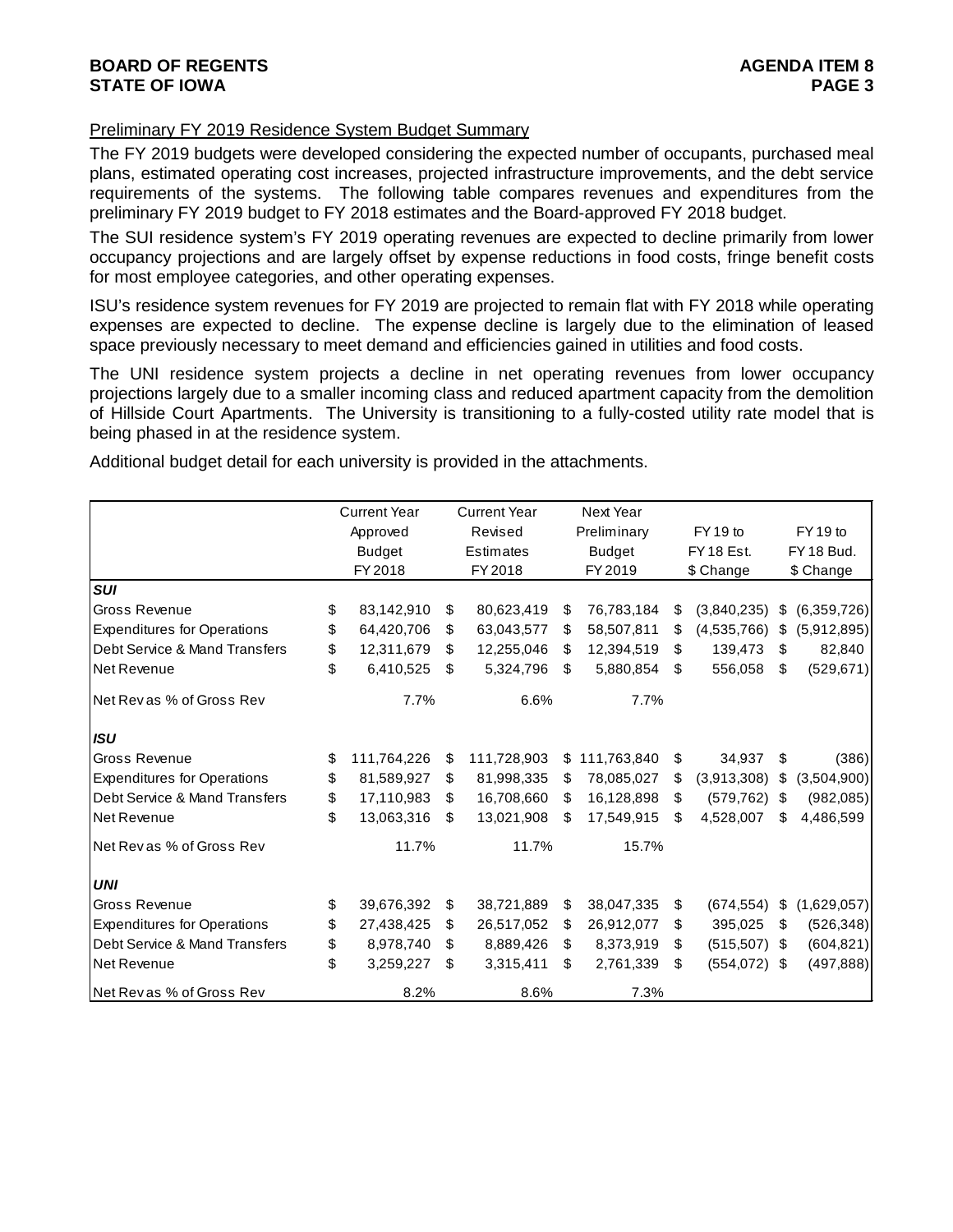#### Fire/Life Safety

The Residence Systems at Iowa's public universities are committed to providing safe and compliant facilities for students, staff and guests. The universities have worked in conjunction with local fire safety officials, the State Fire Marshal's Office, university public safety offices, and internal health and safety units to train students and staff, establish policies, perform fire drills, and update, implement and maintain fire safety best practices. Specific fire safety information for each university is contained in the attachments.

#### Living Learning Communities

Living Learning Communities (LLC) connect students with common goals or interests and are part of each university's commitment to student success. Each of the three Regent universities offers numerous LLC options to students, many of which have a residential component, to enhance the college experience and to provide a network of peers within the university. Some LLCs have a connection to a specific major, while others focus on topics of interest. Research shows students participating in LLCs are more likely to stay in college, earn a higher GPA, and experience a greater degree of satisfaction with their overall college experience. Specific information regarding LLC activities on each university campus is available in the Board Office.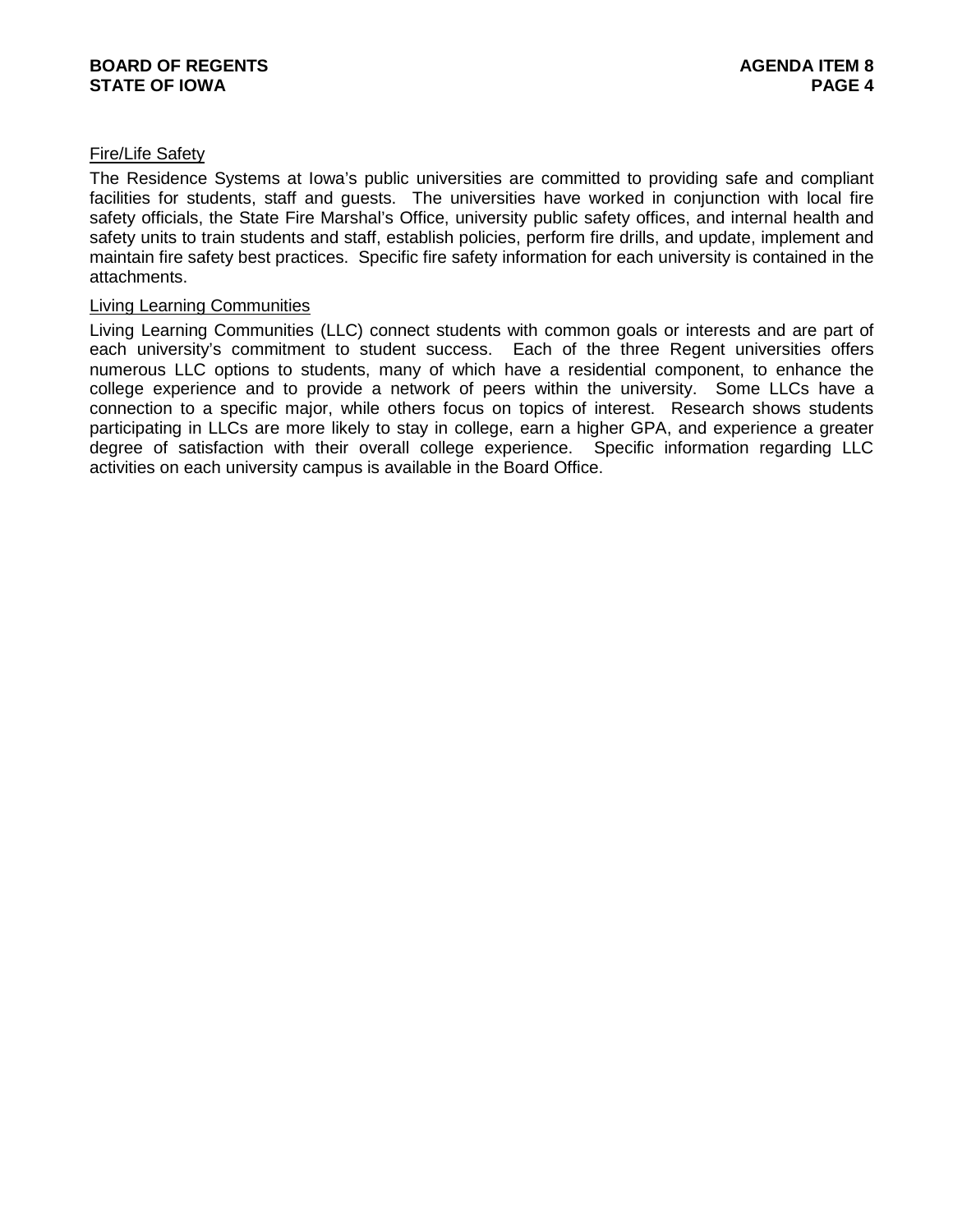# **UNIVERSITY OF IOWA UNIVERSITY HOUSING & DINING (UH&D)**

Elizabeth Catlett Residence Hall opened for Fall 2017 housing 1,049 students. The building also contains an 800 seat contract-dining marketplace.

#### Five–Year Plan – page 6

- University enrollment projections, primarily those of the incoming first-year class, serve as a preliminary basis for estimating occupancy demand for housing and dining. Based on admissions indicators to date, an entering first year class of 4,850 new first-time students from high school is currently estimated for Fall 2018, 177 students less than the current first-year class.
- With the expected availability of housing space, UH&D is in a position to actively market and retain a larger number of returning students in the residence halls. The University plans to adjust the density of existing residence hall space to make rooms more attractive to returning students who seek more privacy and amenities.
- With the opening of Catlett Residence Hall, UH&D will eliminate all leased spaces beginning in FY 2019. In prior years, UH&D leased housing space to meet demand in excess of capacity. Also, Parklawn Residence Hall was taken off-line beginning in FY 2018.
- Capital expenses funded from reserves during the past five years have averaged approximately \$10 million per year. Due to the expected occupancy reduction, reserve spending on improvements and repairs are planned to decline to \$5-\$6 million per year.
- Over the past 15 years, every restroom in the system was renovated to provide privacy. In recent years, the department focused on improving student living areas and lounge spaces. All residence halls are equipped with fire detection and suppression systems. Capital plans include systematic replacement of smoke detectors, addition of carbon monoxide detectors in units with kitchens, and upgrading fire panels. All resident spaces are equipped with both fire detection and suppression systems.

# FY 2019 Preliminary Budget – page 7

- The FY 2019 preliminary budget was compiled using the proposed rates and occupancy projections of 5,923 students, 500 students fewer than the current year. The preliminary FY 2019 budget projects net revenues from operations of \$18.3 million. The recent increase in debt service is attributable to the new Catlett Residence Hall. The FY 2019 debt service coverage ratio is expected to be 155%, which exceeds the minimum 135% as established in the bond covenants.
- All proposed FY 2019 rates for each room and board option begin on page 8. The combined increase for the most common double room (air conditioned) and meal plan (Black) is 2.7%. The Catlett Residence Hall financing plan included a 0.5% increase in addition to annual operational increases for each of four years. The third year of this increase is included in the proposed rates.
- UH&D proposes a reduced rate for some of the single rooms with amenities to assist with the recruitment and retention of returning students to UH&D.
- The current outstanding bond principal is \$166 million and the annual debt service included in the FY 2019 preliminary budget is \$11.8 million.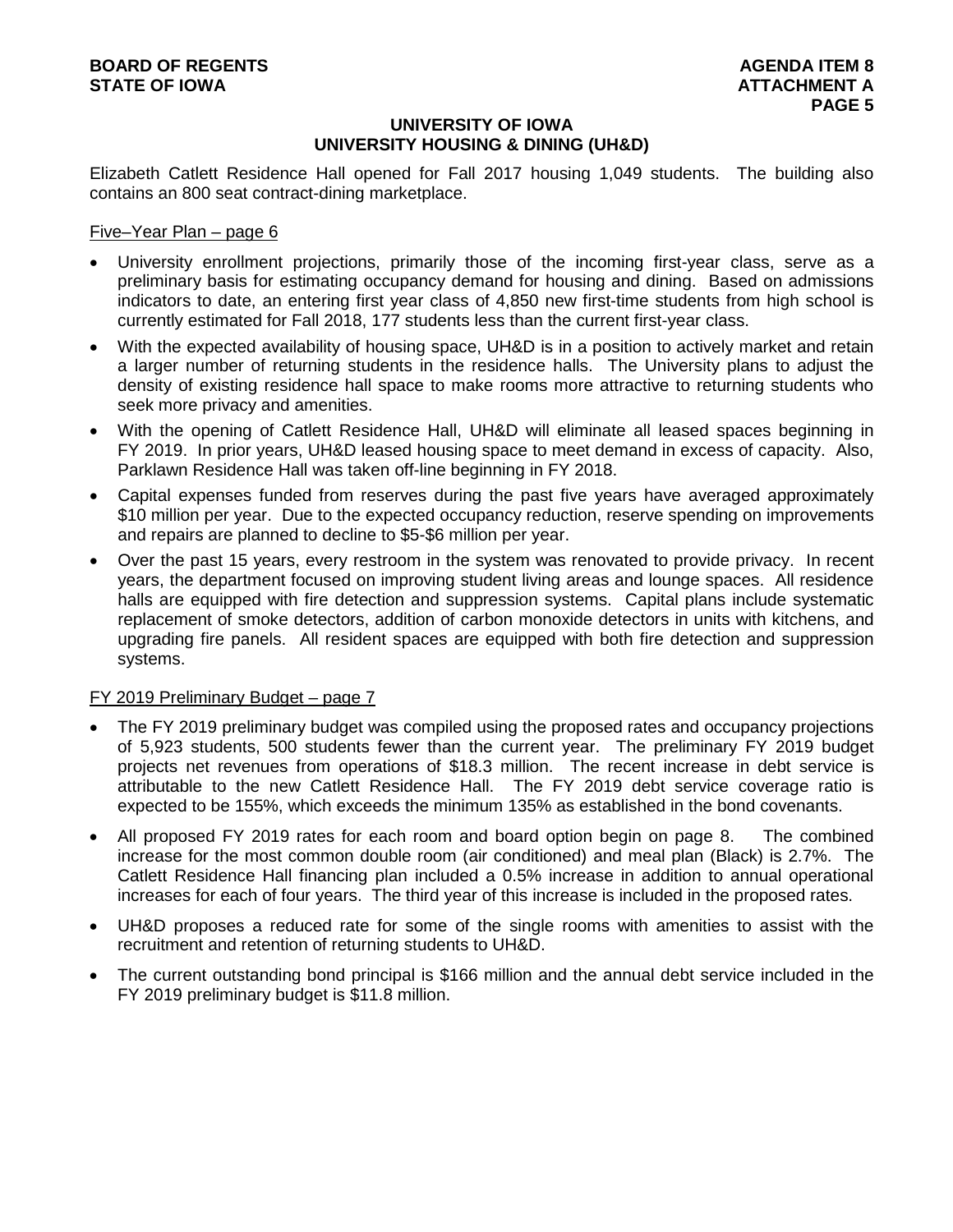# **BOARD OF REGENTS**<br> **BOARD OF REGENTS**<br> **BOARD OF IOWA**<br> **ATTACHMENT A STATE OF IOWA**

# **University of Iowa's Five-Year Plan Summary University Housing & Dining**

(Dollars in Thousands)

|                                                         | Actual       | Estimated    | Proposed     | <b>Constant Dollars</b> |    |        |    |        |    |        |
|---------------------------------------------------------|--------------|--------------|--------------|-------------------------|----|--------|----|--------|----|--------|
|                                                         | FY 17        | FY 18        | FY 19        | FY 20                   |    | FY 21  |    | FY 22  |    | FY 23  |
|                                                         |              |              |              |                         |    |        |    |        |    |        |
| 1 - ENROLLMENT & OCCUPANCY                              |              |              |              |                         |    |        |    |        |    |        |
| (a) Fall Enrollment Head Count                          | 33,334       | 33,564       | 33,887       | 33,476                  |    | 33,001 |    | 33,580 |    | 33,500 |
| Residence Hall Housing                                  |              |              |              |                         |    |        |    |        |    |        |
| (b) Current Operating Capacity (# of beds) <sup>1</sup> | 6,242        | 6,745        | 6,665        | 6,665                   |    | 6,665  |    | 6,665  |    | 6,665  |
| (c) Occupancy                                           | 6,702        | 6,424        | 5,923        | 5,923                   |    | 5,923  |    | 5,923  |    | 5,923  |
| (d) Occupancy Ratio                                     | 107.4%       | 95.2%        | 88.9%        | 88.9%                   |    | 88.9%  |    | 88.9%  |    | 88.9%  |
| <b>Apartment Housing</b>                                |              |              |              |                         |    |        |    |        |    |        |
| (e) Current Operating Capacity (Units)                  | 163          |              |              |                         |    |        |    |        |    |        |
| (f) Units Occupied                                      | 162          |              |              |                         |    |        |    |        |    |        |
| (g) Occupancy Ratio                                     | 99.4%        |              |              |                         |    |        |    |        |    |        |
| <b>2 - CAPITAL IMPROVEMENTS &amp; REPAIRS</b>           |              |              |              |                         |    |        |    |        |    |        |
| (a) Improvements from Bond Proceeds                     | \$<br>47,685 | \$<br>12,038 |              |                         |    |        |    |        |    |        |
| (b) Improvements from Voluntary Reserves                | \$<br>5,507  | \$<br>8,800  | \$<br>4,876  | \$<br>5,610             | \$ | 5,916  | \$ | 5,896  | \$ | 5,509  |
| (c) Repairs from Current Revenues                       | \$<br>6,210  | \$<br>6,872  | \$<br>6,836  | \$<br>6,836             | \$ | 6,836  | \$ | 6,836  | \$ | 6,836  |
| (d) Gross Square Feet Maintained (000's)                | 2,007        | 2,120        | 2,076        | 2,076                   |    | 2,076  |    | 2,076  |    | 2,076  |
|                                                         |              |              |              |                         |    |        |    |        |    |        |
| 3 - OPERATING REVENUES & EXPENDITURES                   |              |              |              |                         |    |        |    |        |    |        |
| (a) Total Revenues                                      | \$<br>82,130 | \$<br>80,623 | \$<br>76,783 | \$<br>77,046            | \$ | 77,036 | \$ | 77,011 | \$ | 77,009 |
| (b) Less Expenditures (Excluding Univ O.H.)             | 57,980       | 63,043       | 58,508       | 58,508                  |    | 58,508 |    | 58,508 |    | 58,508 |
| (c) Net Operating Revenues                              | 24,150       | 17,580       | 18,275       | 18,538                  |    | 18,528 |    | 18,503 |    | 18,501 |
| (d) Less Mandatory Transfers                            | 600          | 600          | 600          | 600                     |    | 600    |    | 600    |    | 600    |
| (e) Less Debt Service                                   | 10,185       | 11,655       | 11,794       | 11,993                  |    | 11,598 |    | 11,494 |    | 11,490 |
| (f) Net to Voluntary Reserves                           | \$<br>13,365 | \$<br>5,325  | \$<br>5,881  | \$<br>5,945             | \$ | 6,330  | \$ | 6,409  | \$ | 6,411  |
|                                                         |              |              |              |                         |    |        |    |        |    |        |
| 4 - VOLUNTARY (UNRESTRICTED) RESERVES                   |              |              |              |                         |    |        |    |        |    |        |
| (a) Beginning Balance                                   | \$<br>12,657 | \$<br>20,586 | \$<br>16,302 | \$<br>16,487            | \$ | 15,991 | \$ | 16,074 | \$ | 17,734 |
| (b) Add Mandatory Transfers from (3d)                   | 600          | 600          | 600          | 600                     |    | 600    |    | 600    |    | 600    |
| (c) Add Net to Voluntary Reserves from (3f)             | 13,365       | 5,325        | 5,881        | 5,945                   |    | 6,330  |    | 6,409  |    | 6,411  |
| (d) Less Improvements (2b) & Other Costs                | 6,036        | 10,209       | 6,296        | 7,041                   |    | 6,847  |    | 5,349  |    | 6,976  |
| (e) Year-End Balance                                    | \$<br>20,586 | \$<br>16,302 | \$<br>16,487 | \$<br>15,991            | \$ | 16,074 | \$ | 17,734 | \$ | 17,769 |

1 Capacity does not include leased spaces for FY17 and FY18. No spaces will be leased beginning in FY19.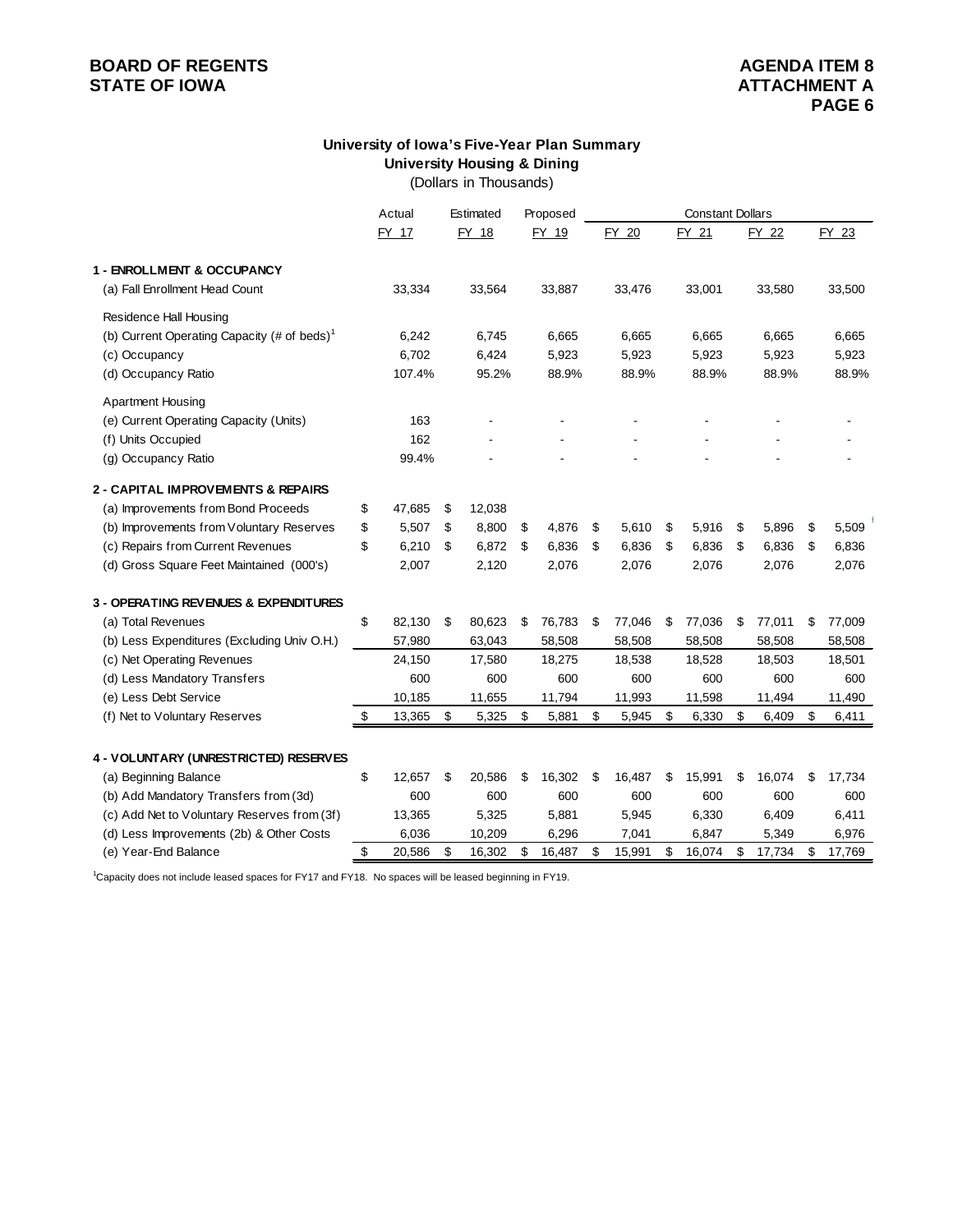# **BOARD OF REGENTS**<br> **BOARD OF REGENTS**<br> **BOARD OF IOWA**<br> **ATTACHMENT A STATE OF IOWA**

# **University of Iowa University Housing & Dining Preliminary Budget 2018-19**

|                                              |                  | Approved         | <b>Revised</b>   | Proposed         |
|----------------------------------------------|------------------|------------------|------------------|------------------|
|                                              | <b>Actual</b>    | <b>Budget</b>    | <b>Estimate</b>  | <b>Budget</b>    |
|                                              | 2016-17          | 2017-18          | 2017-18          | 2018-19          |
| <b>OPERATIONS</b>                            |                  |                  |                  |                  |
| Revenues                                     | \$<br>82,130,097 | \$<br>83,142,910 | \$<br>80,623,419 | \$<br>76,783,184 |
| <b>Expenditures for Operations</b>           | 57,979,545       | 64,420,706       | 63,043,577       | 58,507,811       |
| Net Revenues                                 | 24,150,552       | 18,722,204       | 17,579,842       | 18,275,373       |
| % of Revenues                                | 29.4%            | 22.5%            | 21.8%            | 23.8%            |
| Debt Service (due July 1)                    | 10,184,527       | 11,711,679       | 11,655,046       | 11,794,519       |
| Mandatory Transfers                          | 600,000          | 600,000          | 600,000          | 600,000          |
| Net After Debt Service & Mandatory Transfers | \$<br>13,366,025 | \$<br>6,410,525  | \$<br>5,324,796  | \$<br>5,880,854  |
| % of Revenues                                | 16.3%            | 7.7%             | 6.6%             | 7.7%             |
| Debt Service Coverage Ratio                  | 237%             | 160%             | 151%             | 155%             |
| University Overhead Payment                  | \$<br>529,404    | \$<br>558,852    | \$<br>558,852    | \$<br>570,029    |
| Overhead as % of Expenditures                | 0.9%             | 0.9%             | 0.9%             | 1.0%             |
| <b>FUND BALANCES (June 30)</b>               |                  |                  |                  |                  |
| Operation & Maintenance Fund                 | \$<br>1,000,000  | \$<br>1,000,000  | \$<br>1,000,000  | \$<br>1,000,000  |
| Improvement Fund                             | 10,726,951       | 10,751,000       | 4,875,695        | 5,610,000        |
| System Fund                                  | 8,859,245        | 387,194          | 10,426,819       | 9,877,677        |
| Subtotal--Voluntary Reserves                 | 20,586,196       | 12,138,194       | 16,302,514       | 16,487,677       |
| <b>Bond Reserve Fund</b>                     | 14,749,816       | 14,845,006       | 14,845,006       | 14,845,006       |
| <b>Bond Construction Fund</b>                | 12,038,295       |                  |                  |                  |
| Subtotal--Mandatory Reserves                 | 26,788,111       | 14,845,006       | 14,845,006       | 14,845,006       |
| <b>Total Fund Balances (June 30)</b>         | \$<br>47,374,307 | \$<br>26,983,200 | \$<br>31,147,520 | \$<br>31,332,683 |
| REVENUES AND EXPENDITURES DETAIL             |                  |                  |                  |                  |
| <b>Revenues</b>                              |                  |                  |                  |                  |
| Contracts                                    | \$<br>67,847,657 | \$<br>68,828,717 | \$<br>65,848,969 | \$<br>62,483,561 |
| <b>Interest</b>                              | 768,138          | 740,518          | 973,250          | 931,365          |
| Other Income                                 | 13,514,302       | 13,573,675       | 13,801,200       | 13,368,258       |
| <b>Total Revenues</b>                        | \$<br>82,130,097 | \$<br>83,142,910 | \$<br>80,623,419 | \$<br>76,783,184 |
| <b>Expenditures for Operations</b>           |                  |                  |                  |                  |
| Salaries, Wages & Benefits                   | \$<br>25,833,375 | \$<br>30,332,770 | \$<br>30,370,033 | \$<br>29,274,435 |
| Cost of Food or Goods Sold                   | 11,487,856       | 12,312,150       | 12,515,243       | 11,500,722       |
| <b>Other Operating Expense</b>               | 11,730,232       | 10,715,891       | 10,387,160       | 8,144,211        |
| <b>Utilities</b>                             | 5,576,893        | 6,943,795        | 6,219,629        | 6,141,743        |
| Repairs & Maintenance                        | 3,351,189        | 4,116,100        | 3,551,512        | 3,446,700        |
| <b>Total Expenditures</b>                    | \$<br>57,979,545 | \$<br>64,420,706 | \$<br>63,043,577 | \$<br>58,507,811 |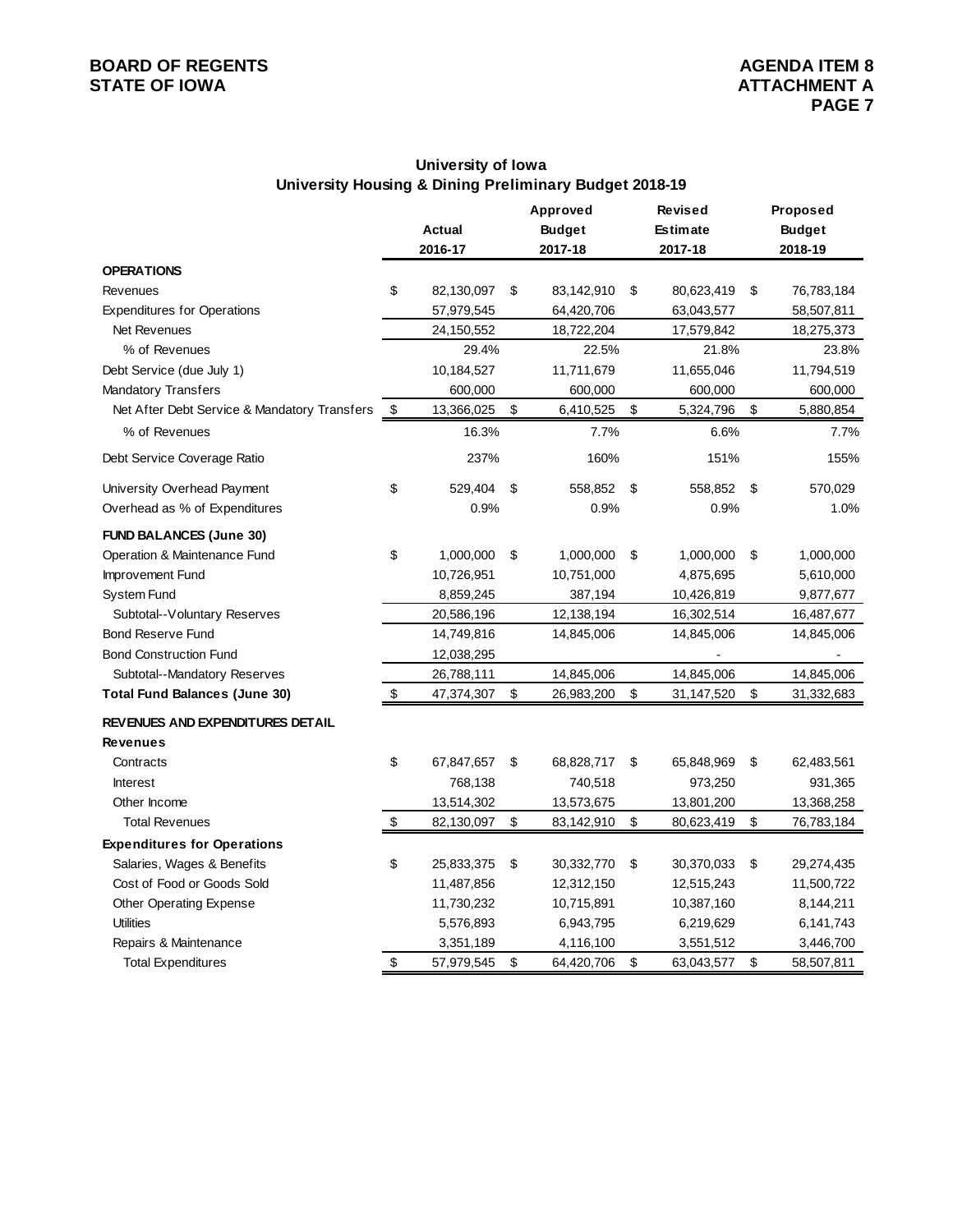# **The University of Iowa Residence System Rates--Proposed Rate Schedule for 2018-19**

|                                            | <b>Current</b> | <b>Proposed</b> |               | <b>Proposed</b>      |
|--------------------------------------------|----------------|-----------------|---------------|----------------------|
|                                            | $(2017-18)$    | $(2018-19)$     |               | <b>Rate Increase</b> |
| Residence Halls Academic Year 2018-19      | <b>Rates</b>   | <b>Rates</b>    | <b>Amount</b> | <b>Percent</b>       |
| Single with Air                            | \$8,497        | \$8,731         | 234           | 2.75%                |
| Single with Air & Shared Bath              | 10,082         | 9,981           | (101)         | $-1.00%$             |
| Single with Bath & Air                     | 11,669         | 11,669          |               |                      |
| <b>Standard Double</b>                     | 5,890          | 6,052           | 162           | 2.75%                |
| Double with Air*                           | 6,560          | 6,740           | 180           | 2.74%                |
| Double with Air & Shared Bath              | 7,345          | 7,547           | 202           | 2.75%                |
| Double with Bath & Air                     | 8,129          | 8,353           | 224           | 2.76%                |
| Double with Kitchen, Bath & Air            | 8,515          | 8,749           | 234           | 2.75%                |
| Triple with Air                            | 5,543          | 5,695           | 152           | 2.74%                |
| Triple with Bath & Air                     | 6,595          | 6,776           | 181           | 2.74%                |
| Triple Suite with Kitchen, Bath & Air      | 7,600          | 7,809           | 209           | 2.75%                |
| Quad with Air                              | 4,820          | 4,953           | 133           | 2.76%                |
| Quad with Bath & Air                       | 5,609          | 5,763           | 154           | 2.75%                |
| Quad Suite with Kitchen, Bath & Air        | 6,377          | 6,552           | 175           | 2.74%                |
| Mayflower Single with Kitchen, Bath & Air  | 10,112         | 8,731           | (1, 381)      | $-13.66%$            |
| Mayflower Double with Kitchen, Bath & Air  | 7,358          | 7,560           | 202           | 2.75%                |
| Single with Air & Pod Configuration        | 9,511          | 9,773           | 262           | 2.75%                |
| Double with Air & Pod Configuration        | 7,548          | 7,756           | 208           | 2.76%                |
| Triple with Air & Pod Configuration        | 6,512          | 6,691           | 179           | 2.75%                |
| Quad with Air & Pod Configuration          | 5,477          | 5,628           | 151           | 2.76%                |
| Temporary Housing (daily rate)             | 10             | 10              |               |                      |
| <b>Hawkeye Dollars*</b>                    |                |                 |               |                      |
| (assessed to all room contractholders)     | \$200          | \$200           |               |                      |
| <b>Housing Application Fee</b>             |                |                 |               |                      |
| (assessed to all 1st-time applicants only) | \$75           | \$75            |               |                      |
| <b>Board Rates</b>                         |                |                 |               |                      |
| Gold (Unlimited)                           | \$3,600        | \$3,700         | \$100         | 2.78%                |
| Black (220 per semester) *                 | 3,255          | 3,344           | 89            | 2.73%                |
| Hawkeye (75 per semester)                  | 1,440          | 1,450           | 10            | 0.69%                |
|                                            |                |                 |               |                      |

\* Standard Room & Board Plans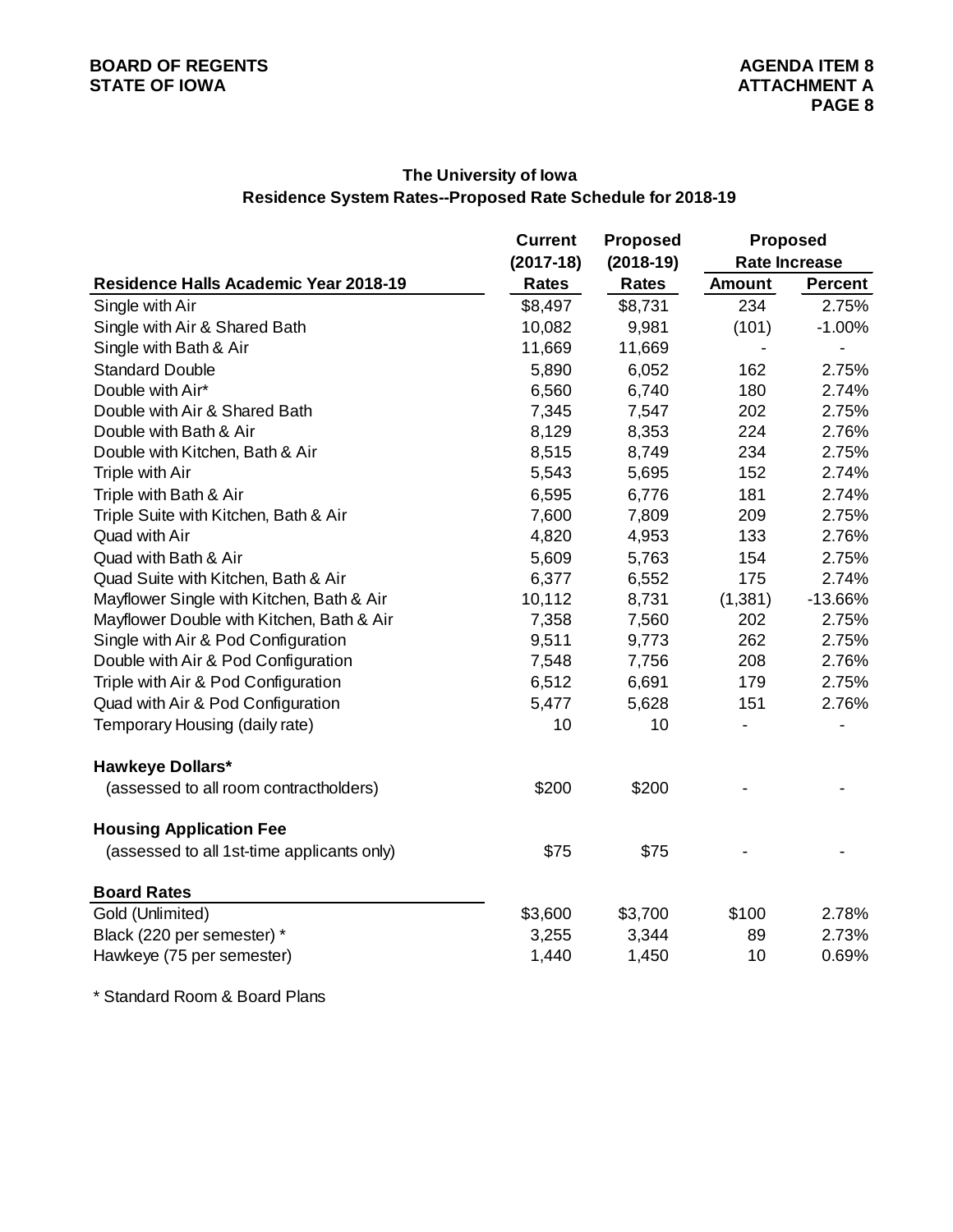# **The University of Iowa Residence System Rates--Proposed Rate Schedule for 2018-19**

|                                           | Current      | <b>Proposed</b> |               |                      |
|-------------------------------------------|--------------|-----------------|---------------|----------------------|
|                                           | 2017         | 2018            |               | <b>Proposed</b>      |
|                                           | <b>Daily</b> | <b>Daily</b>    |               | <b>Rate Increase</b> |
| <b>Residence Halls Summer 2018</b>        | <b>Rates</b> | <b>Rates</b>    | <b>Amount</b> | <b>Percent</b>       |
| Single with Air                           | \$49.00      | \$50.35         | \$1.35        | 2.76%                |
| Single with Air & Shared Bath             | 55.90        | 55.34           | (0.56)        | $-1.00%$             |
| Single with Bath & Air                    | 62.80        | 62.80           |               |                      |
| <b>Standard Double</b>                    | 25.75        | 26.46           | 0.71          | 2.76%                |
| Double with Air                           | 34.73        | 35.69           | 0.96          | 2.76%                |
| Double with Air & Shared Bath             | 38.17        | 39.22           | 1.05          | 2.75%                |
| Double with Bath & Air                    | 41.63        | 42.77           | 1.14          | 2.74%                |
| Double with Kitchen, Bath & Air           | 43.35        | 44.54           | 1.19          | 2.75%                |
| Triple with Air                           | 28.27        | 29.05           | 0.78          | 2.76%                |
| Triple with Bath & Air                    | 32.85        | 33.75           | 0.90          | 2.74%                |
| Triple Suite with Kitchen, Bath & Air     | 37.26        | 38.28           | 1.02          | 2.74%                |
| Quad with Air                             | 24.54        | 25.21           | 0.67          | 2.73%                |
| Quad with Bath & Air                      | 25.00        | 25.69           | 0.69          | 2.76%                |
| Quad Suite with Kitchen, Bath & Air       | 30.86        | 31.71           | 0.85          | 2.75%                |
| Mayflower Single with Kitchen, Bath & Air | 56.90        | 49.13           | (7.77)        | $-13.66%$            |
| Mayflower Double with Kitchen, Bath & Air | 38.64        | 39.70           | 1.06          | 2.74%                |
| Single with Air & Pod Configuration       | 51.88        | 53.31           | 1.43          | 2.76%                |
| Double with Air & Pod Configuration       | 41.16        | 42.29           | 1.13          | 2.75%                |
| Triple with Air & Pod Configuration       | 35.53        | 36.51           | 0.98          | 2.76%                |
| Quad with Air & Pod Configuration         | 29.88        | 30.70           | 0.82          | 2.74%                |
| <b>Summer 2018 Board Rates</b>            |              |                 |               |                      |
| 200 Meal Block                            | \$1,390      | \$1,428         | \$38          | 2.73%                |
| 150 Meal Block                            | 1,115        | 1,146           | 31            | 2.78%                |
| 100 Meal Block                            | 800          | 822             | 22            | 2.75%                |
| 50 Meal Block                             | 425          | 437             | 12            | 2.82%                |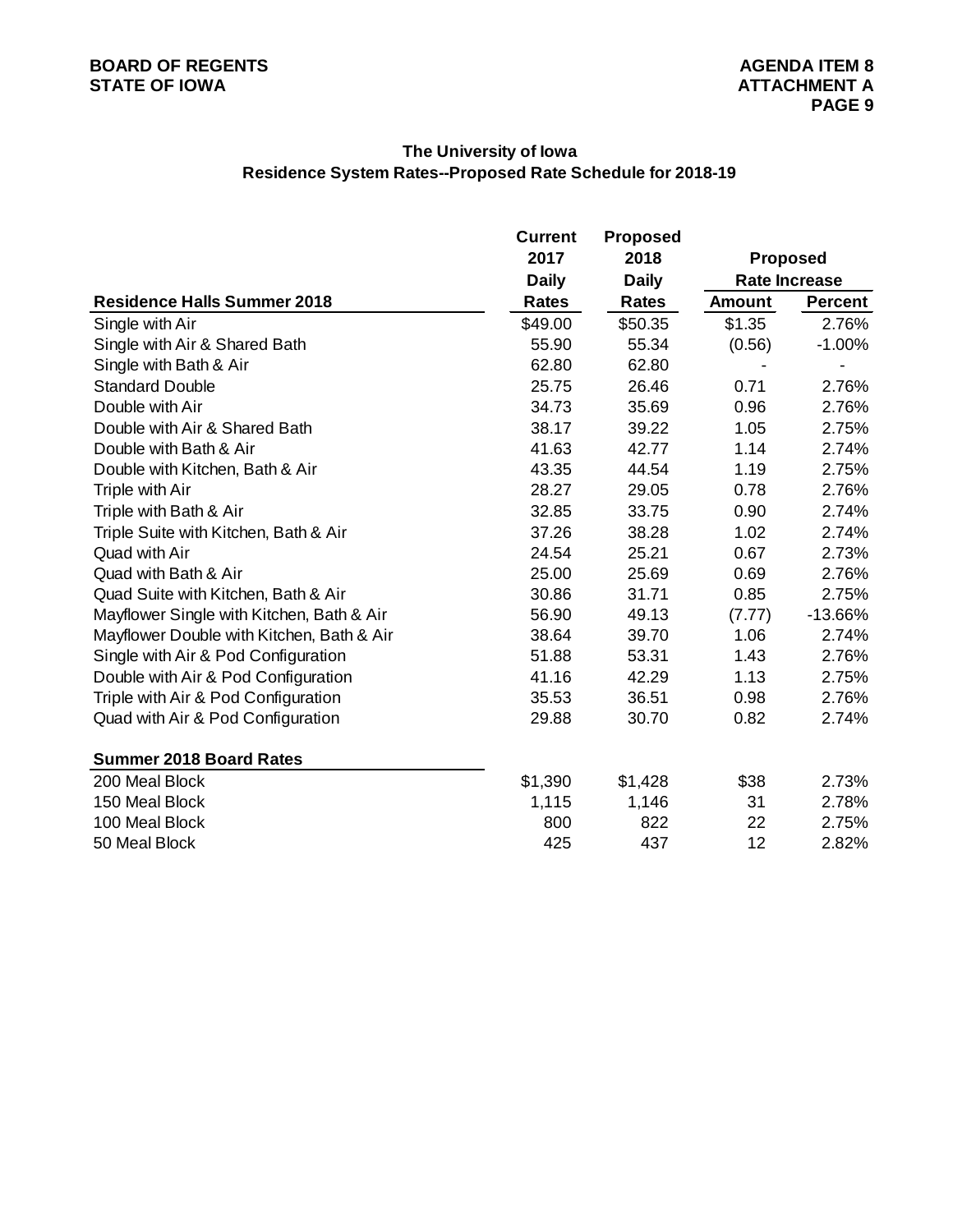# **IOWA STATE UNIVERSITY DEPARTMENT OF RESIDENCE (DOR)**

The newly constructed Geoffroy Residence Hall opened for the Spring 2017 semester adding 784 beds to permanent capacity beginning in FY 2018.

# Five–Year Plan – page 11

- The University projects enrollment to gradually decrease to approximately 35,000 students in FY 2023 after several years of record growth. While demand for DOR housing remains strong, projections reflect a slight reduction in occupancy over the same five-year period due to increased private sector competition and the expected enrollment decline.
- To continue to maintain facilities as an attractive home for students, significant renovations are planned within the DOR. Capital projects/improvements funded in the five-year plan from reserves include replacing all windows and renovating all bathrooms in facilities over 20 years old. All apartment buildings over 20 years old will receive new roofs. Additional investment in community space, student room paint, flooring, and furniture will also occur. All resident spaces are equipped with both fire detection and suppression systems.
- Significant capital improvements to dining facilities are also planned for FY 2019 and beyond. These include renovations and/or expansions to the Hub, Memorial Union Food Court, Clyde's Express, College of Design, and the Union Drive Marketplace. In addition, the infrastructure of the Central Bakery, Commissary, and Food Stores Warehouse will continue to be evaluated for improvements.
- The DOR will continue to evaluate and prioritize uses for these funds to address capacity and building improvement needs. Funds will be committed as revenue is earned and adjustments will be made to the planned projects as necessary to maintain adequate reserves and a favorable debt service coverage ratio.

# FY 2019 Preliminary Budget - page 12

- The preliminary budget is based on a projected occupancy of 11,764 students, approximately 467 students less than the current year. Residence hall occupancy is projected slightly less than capacity while apartment occupancy will exceed permanent capacity with the utilization of leased space. The Legacy Tower (298 beds) will be the only leased facility for Fall 2018.
- The occupancy reduction is largely absorbed in the budget by the elimination of 828 leased spaces and no longer utilizing 66 beds in the Memorial Union to house students. The DOR intends to retain and relocate a portion of those students to other housing options available in the system.
- The Odyssey of the Mind organization will hold its world competition at ISU during May of 2018. The FY 2018 budget includes additional contract revenue of approximately \$1.2 million. Odyssey of the Mind is scheduled to be on the ISU campus in even numbered years through 2026.
- Proposed FY 2019 room and board rates begin on page 13. The combined increase for the standard double room (no air conditioning) and meal plan (Gold) is 2.4%.
- The current outstanding bond principal is \$159 million and the annual debt service included in the FY 2019 preliminary budget is \$16.1 million.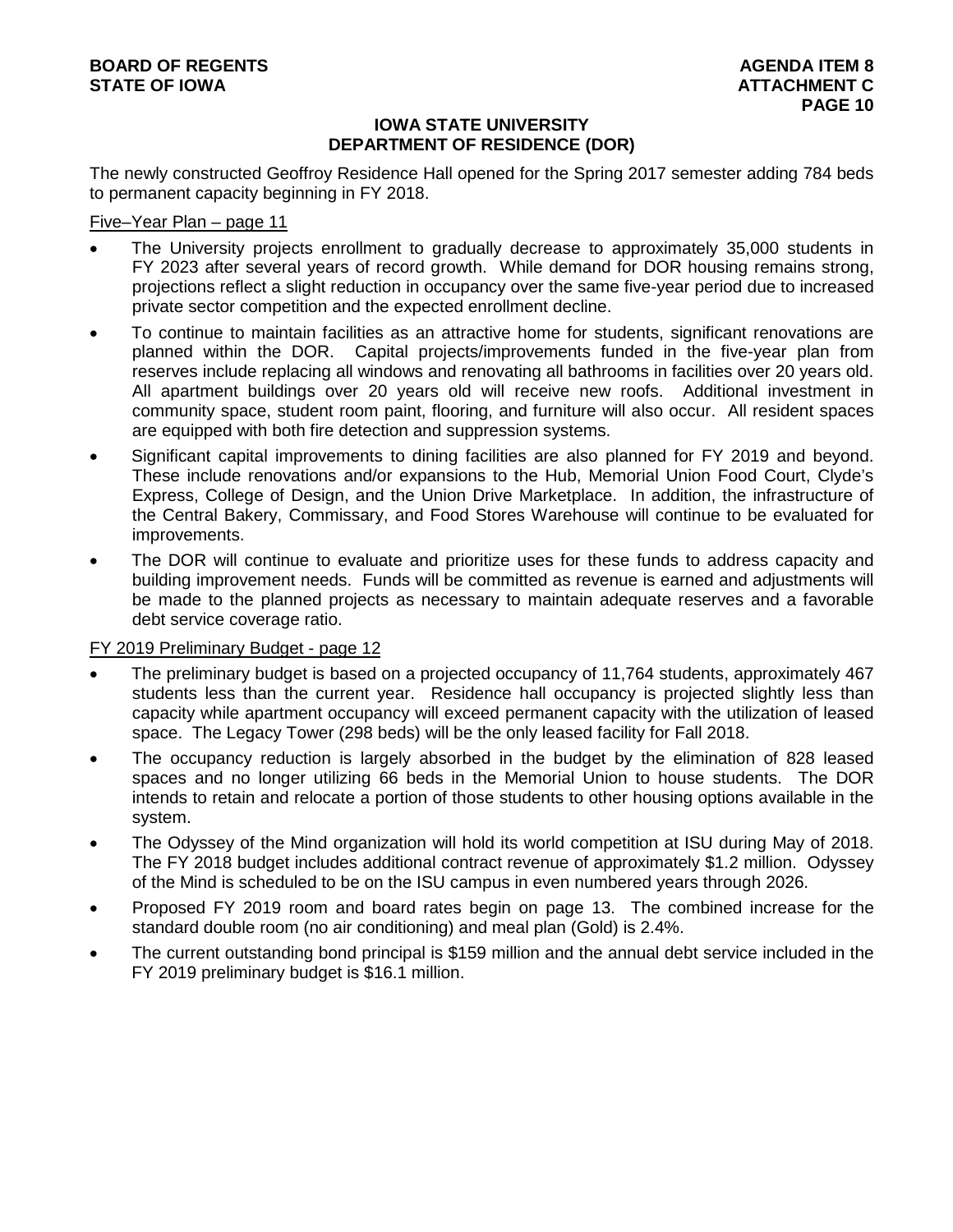# **BOARD OF REGENTS**<br> **BOARD OF REGENTS**<br> **BOARD OF IOWA**<br> **ATTACHMENT C STATE OF IOWA**

#### **Department of Residence Iowa State University's Five-Year Plan Summary**

(Dollars in Thousands)

|                                                  | Actual        |     | Estimated | Proposed      | <b>Constant Dollars</b> |    |         |    |         |    |         |
|--------------------------------------------------|---------------|-----|-----------|---------------|-------------------------|----|---------|----|---------|----|---------|
|                                                  | FY 17         |     | FY 18     | FY 19         | FY 20                   |    | FY 21   |    | FY 22   |    | FY 23   |
|                                                  |               |     |           |               |                         |    |         |    |         |    |         |
| 1 - ENROLLMENT & OCCUPANCY                       |               |     |           |               |                         |    |         |    |         |    |         |
| (a) Fall Enrollment Head Count                   | 36,660        |     | 36,321    | 36,072        | 35,664                  |    | 35,245  |    | 35,039  |    | 34,993  |
| Residence Hall Housing                           |               |     |           |               |                         |    |         |    |         |    |         |
| (b) Current Operating Capacity (# of beds)       | 7,224         |     | 7,937     | 7,915         | 7,915                   |    | 7,915   |    | 7,915   |    | 7,915   |
| (c) Occupancy                                    | 7,037         |     | 7,402     | 7,607         | 7,802                   |    | 7,681   |    | 7,762   |    | 7,763   |
| (d) Occupancy Ratio                              | 97.4%         |     | 93.3%     | 96.1%         | 98.6%                   |    | 97.0%   |    | 98.1%   |    | 98.1%   |
| <b>Apartment Housing</b>                         |               |     |           |               |                         |    |         |    |         |    |         |
| (e) Current Operating Capacity <sup>1</sup>      | 3,799         |     | 3,817     | 3,898         | 3,913                   |    | 3,913   |    | 3,913   |    | 3,913   |
| (f) Occupancy                                    | 5,010         |     | 4,829     | 4,157         | 4,142                   |    | 4,168   |    | 4,182   |    | 3,888   |
| (g) Occupancy Ratio                              | 131.9%        |     | 126.5%    | 106.6%        | 105.9%                  |    | 106.5%  |    | 106.9%  |    | 99.4%   |
| 2 - CAPITAL IMPROVEMENTS & REPAIRS               |               |     |           |               |                         |    |         |    |         |    |         |
| (a) Improvements from Bond Proceeds              | \$<br>21,909  | \$  | 6,645     |               |                         |    |         |    |         |    |         |
| (b) Improvements from Voluntary Reserves         | \$<br>10,117  | \$  | 21,564    | \$<br>25,716  | \$<br>14,089            | \$ | 9,021   | \$ | 13,466  | \$ | 17,426  |
| (c) Repairs from Current Revenues                | \$<br>4,216   | -\$ | 4,030     | \$<br>4,182   | \$<br>4,207             | \$ | 4,232   | \$ | 4,259   | \$ | 4,270   |
| (d) Gross Square Feet Maintained (000's)         | 3,468         |     | 3,655     | 3,655         | 3,655                   |    | 3,655   |    | 3,655   |    | 3,655   |
|                                                  |               |     |           |               |                         |    |         |    |         |    |         |
| <b>3 - OPERATING REVENUES &amp; EXPENDITURES</b> |               |     |           |               |                         |    |         |    |         |    |         |
| (a) Total Revenues                               | \$<br>105,112 | \$  | 111,729   | \$<br>111,764 | \$<br>114,347           | S  | 113,929 | \$ | 115,571 | \$ | 113,503 |
| (b) Less Expenditures (Excluding Univ O.H.)      | 76,116        |     | 81,998    | 78,085        | 78,478                  |    | 79,580  |    | 80,777  |    | 79,840  |
| (c) Net Operating Revenues                       | 28,996        |     | 29,731    | 33,679        | 35,869                  |    | 34,349  |    | 34,794  |    | 33,663  |
| (d) Less Debt Service                            | 16,531        |     | 16,133    | 16,129        | 15,081                  |    | 15,168  |    | 15,149  |    | 15,224  |
| (e) Less Voluntary Transfers                     | 2,259         |     | 2,341     | 2,424         | 2,510                   |    | 2,598   |    | 2,690   |    | 2,786   |
| (f) Net to Voluntary Reserves                    | \$<br>10,206  | \$  | 11,257    | \$<br>15,126  | \$<br>18,278            | \$ | 16,583  | \$ | 16,955  | \$ | 15,653  |
|                                                  |               |     |           |               |                         |    |         |    |         |    |         |
| 4 - VOLUNTARY (UNRESTRICTED) RESERVES            |               |     |           |               |                         |    |         |    |         |    |         |
| (a) Beginning Balance                            | \$<br>44,263  | -\$ | 44,438    | \$<br>34,231  | \$<br>23,741            | \$ | 28,030  | \$ | 35,692  | \$ | 39,281  |
| (b) Add Net to Voluntary Reserves from (3f)      | 10,206        |     | 11,257    | 15,126        | 18,278                  |    | 16,583  |    | 16,955  |    | 15,653  |
| (c) Add Transfer from Plant & Other Revenues     | 86            |     | 100       | 100           | 100                     |    | 100     |    | 100     |    | 100     |
| (d) Less Improvements (2b) & Other Costs         | 10,117        |     | 21,564    | 25,716        | 14,089                  |    | 9,021   |    | 13,466  |    | 17,427  |
| (e) Year-End Balance                             | \$<br>44,438  | \$  | 34,231    | \$<br>23,741  | \$<br>28,030            | \$ | 35,692  | \$ | 39,281  | \$ | 37,607  |

<sup>1</sup> Capacity does not include leased apartment spaces. Occupancy includes students residing in leased apartments.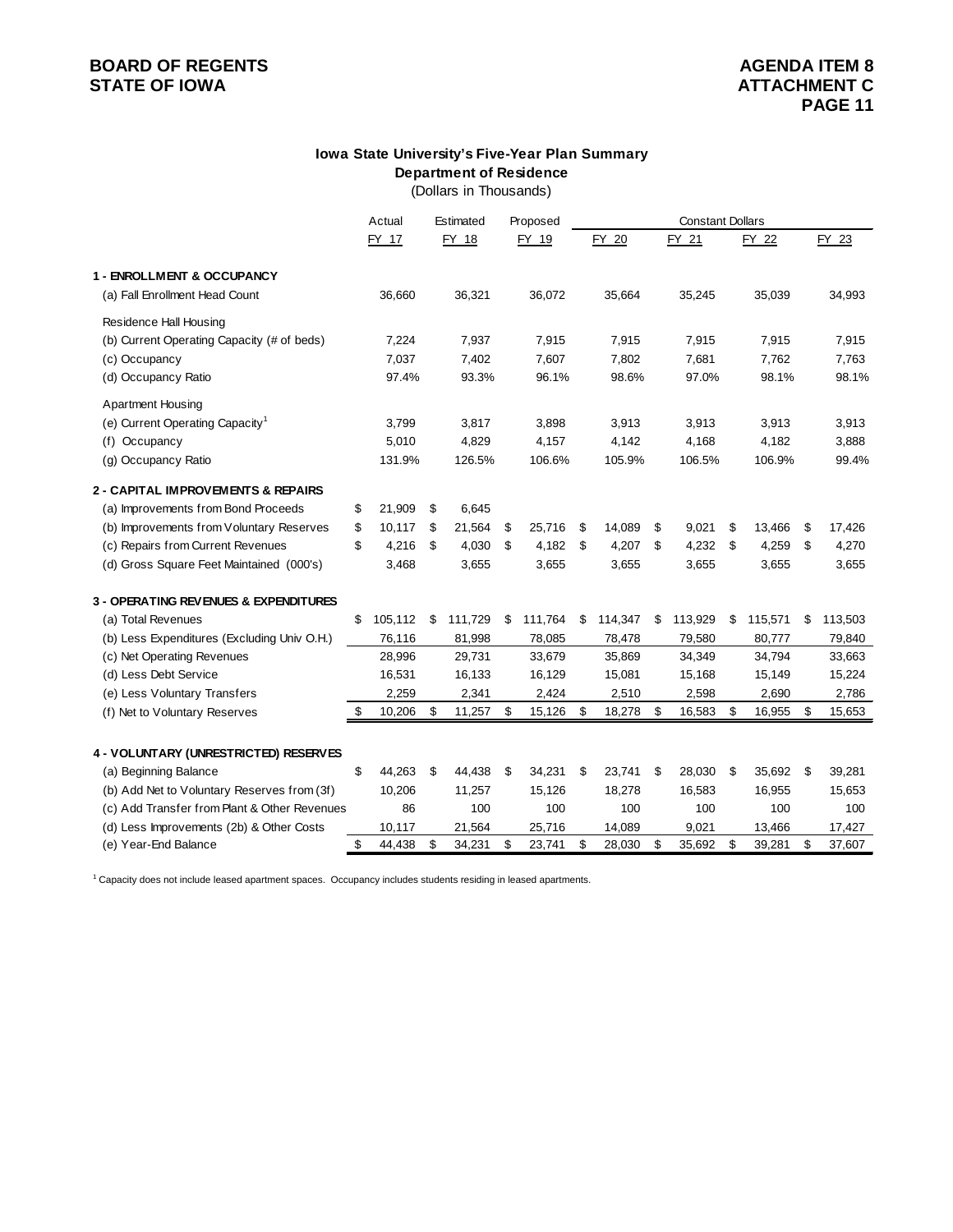# **BOARD OF REGENTS**<br> **BOARD OF REGENTS**<br> **BOARD OF IOWA**<br> **ATTACHMENT C STATE OF IOWA**

# **Iowa State University Residence System Proposed Budget 2018-19**

|                                              |                   |                   | Proposed          |                         |               |
|----------------------------------------------|-------------------|-------------------|-------------------|-------------------------|---------------|
|                                              | Actual            | <b>Budget</b>     | <b>Estimates</b>  |                         | <b>Budget</b> |
|                                              | 2016-17           | 2017-18           | 2017-18           |                         | 2018-19       |
| <b>OPERATIONS</b>                            |                   |                   |                   |                         |               |
| Revenues                                     | \$<br>105,112,017 | \$<br>111,764,226 | \$<br>111,728,903 | \$                      | 111,763,840   |
| <b>Expenditures for Operations</b>           | 76,115,788        | 81,589,927        | 81,998,335        |                         | 78,085,027    |
| Net Revenues                                 | 28,996,229        | 30,174,299        | 29,730,568        |                         | 33,678,813    |
| % of Revenues                                | 27.6%             | 27.0%             | 26.6%             |                         | 30.1%         |
| Debt Service (due July 1)                    | 16,531,083        | 16,610,983        | 16,708,660        |                         | 16,128,898    |
| Mandatory Transfers                          |                   | 500,000           |                   |                         |               |
| Net After Debt Service & Mandatory Transfers | \$<br>12,465,146  | \$<br>13,063,316  | \$<br>13,021,908  | $\sqrt[6]{\frac{1}{2}}$ | 17,549,915    |
| % of Revenues                                | 11.9%             | 11.7%             | 11.7%             |                         | 15.7%         |
| Debt Service Coverage Ratio                  | 175%              | 182%              | 178%              |                         | 209%          |
| University Overhead Payment                  | \$<br>2,258,539   | \$<br>2,429,825   | \$<br>2,341,460   | \$                      | 2,424,108     |
| Overhead as % of Expenditures                | 3.0%              | 3.0%              | 2.9%              |                         | 3.1%          |
| <b>FUND BALANCES (June 30)</b>               |                   |                   |                   |                         |               |
| Improvement Fund                             | \$<br>22,397,227  | \$<br>21,444,017  | \$<br>15,505,411  | \$                      | 10,788,485    |
| System Fund                                  | 22,041,386        | 13,871,346        | 18,726,042        |                         | 12,952,979    |
| Subtotal--Voluntary Reserves                 | 44,438,613        | 35,315,363        | 34,231,453        |                         | 23,741,464    |
| <b>Bond Reserve Fund</b>                     | 16,051,771        | 16,527,966        | 16,527,966        |                         | 16,132,654    |
| <b>Bond Construction Fund</b>                | 6,645,094         |                   |                   |                         |               |
| Subtotal--Mandatory Reserves                 | 22,696,865        | 16,527,966        | 16,527,966        |                         | 16,132,654    |
| <b>Total Fund Balances (June 30)</b>         | \$<br>67,135,478  | \$<br>51,843,329  | \$<br>50,759,419  | \$                      | 39,874,118    |
| REVENUES AND EXPENDITURES DETAIL             |                   |                   |                   |                         |               |
| <b>Revenues</b>                              |                   |                   |                   |                         |               |
| Contracts                                    | \$<br>87,882,724  | \$<br>94,603,696  | \$<br>94,603,696  | \$                      | 94,167,466    |
| <b>Interest</b>                              | 521,361           | 505,000           | 505,000           |                         | 505,000       |
| Other Income                                 | 16,707,932        | 16,655,530        | 16,620,207        |                         | 17,091,374    |
| <b>Total Revenues</b>                        | \$<br>105,112,017 | \$<br>111,764,226 | \$<br>111,728,903 | \$                      | 111,763,840   |
| <b>Expenditures for Operations</b>           |                   |                   |                   |                         |               |
| Salaries, Wages & Benefits                   | \$<br>31,521,976  | \$<br>36,996,538  | \$<br>37,358,656  | \$                      | 38,479,113    |
| Cost of Food or Goods Sold                   | 12,408,540        | 13,354,324        | 13,354,324        |                         | 13,566,589    |
| Other Operating Expense                      | 20,644,502        | 19,082,818        | 19,357,250        |                         | 14,606,185    |
| <b>Utilities</b>                             | 7,325,186         | 8,124,293         | 7,898,145         |                         | 7,251,483     |
| Repairs & Maintenance                        | 4,215,584         | 4,031,954         | 4,029,960         |                         | 4,181,657     |
| <b>Total Expenditures</b>                    | \$<br>76,115,788  | \$<br>81,589,927  | \$<br>81,998,335  | \$                      | 78,085,027    |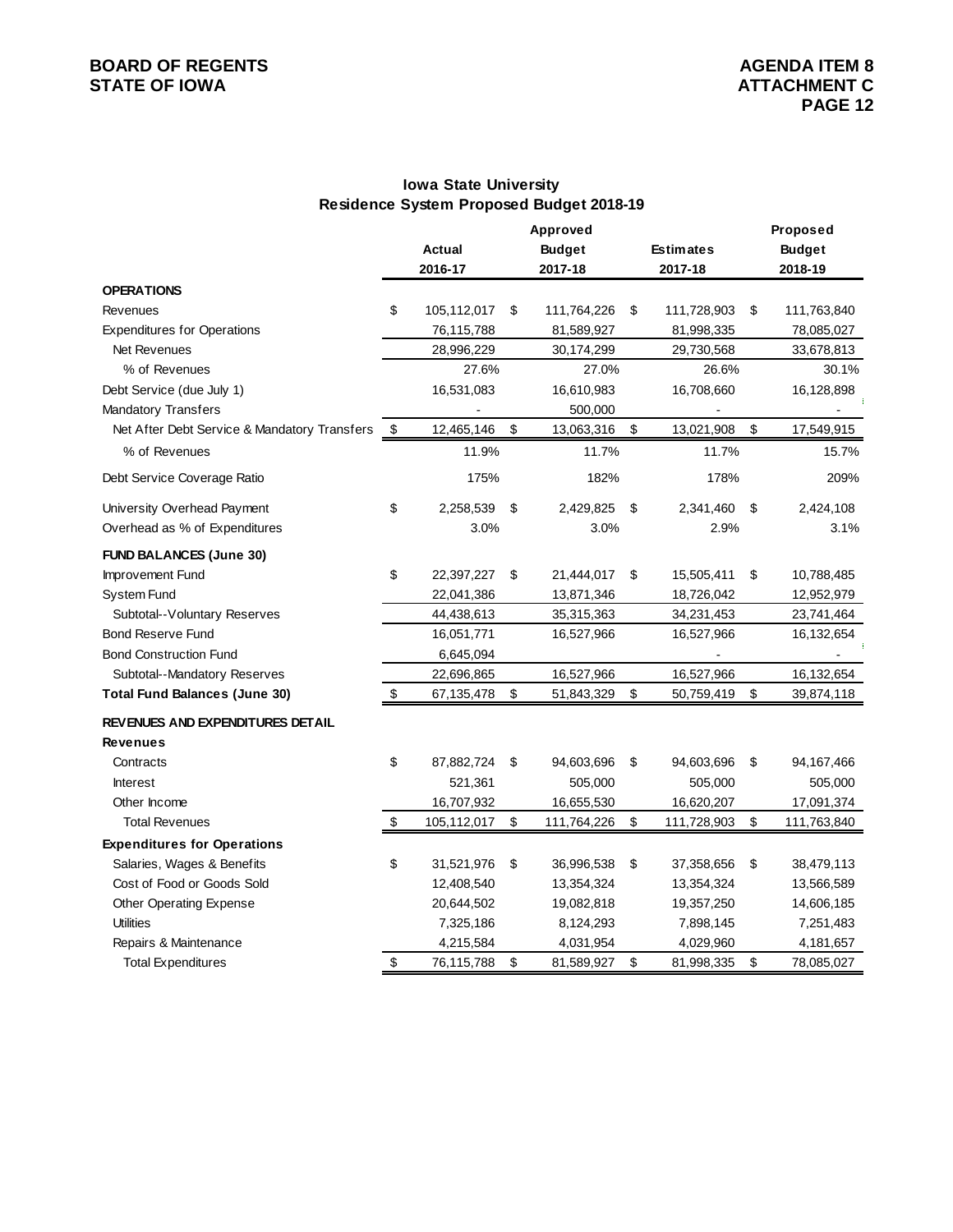Village<sup>7</sup>

#### **IOWA STATE UNIVERSITY**

#### **Department of Residence - Proposed Rates for Fiscal Year 2019 - Fall 2018-Spring 2019**

| <b>Applications / Contracting Fees</b>              |                               |          | <b>FY18 Rate</b>          |                      | FY19 Rate          | \$ Increase          |     | % Increase          |
|-----------------------------------------------------|-------------------------------|----------|---------------------------|----------------------|--------------------|----------------------|-----|---------------------|
| One-time, new admit Contracting Fee <sup>1</sup>    |                               | \$       | 10                        | \$                   | 10                 | \$                   |     | 0.00%               |
| One-time, new admit Housing Prepayment <sup>2</sup> |                               | \$       | 125                       | $\zeta$              | 125                | \$                   |     | 0.00%               |
| <b>Academic Year Residence Hall Rates 3</b>         |                               |          | <b>FY18 Rate</b>          |                      | FY19 Rate          | \$ Increase          |     | % Increase          |
|                                                     | Quad                          | \$       | 4,106                     | \$                   | 4,225              | \$                   | 119 | 2.90%               |
|                                                     | Triple                        | \$       | 4,334                     | $\zeta$              | 4,460              | $\zeta$              | 126 | 2.90%               |
| No AC Traditional Style Rooms in                    | Double                        | \$       | 4,562                     | \$                   | 4,694              | \$                   | 132 | 2.90%               |
| Richardson Court and Union Drive                    | Single                        | \$       | 5,931                     | \$                   | 6,103              | $\boldsymbol{\xi}$   | 172 | 2.90%               |
|                                                     | Triple as Double <sup>4</sup> | \$       | 5,246                     | \$                   | 5,398              | $\zeta$              | 152 | 2.90%               |
|                                                     | Double as Single <sup>4</sup> | \$       | 6,615                     | $\zeta$              | 6,807              | $\zeta$              | 192 | 2.90%               |
|                                                     | Triple                        | \$       | 4,374                     | \$                   | 4,501              | \$                   | 127 | 2.90%               |
|                                                     | Double                        | \$       | 4,622                     | $\zeta$              | 4,756              | $\overline{\xi}$     | 134 | 2.90%               |
| AC Traditional Style Rooms in                       | Single                        | \$       | 6,051                     | \$                   | 6,226              | \$                   | 175 | 2.90%               |
| Richardson Court and Union Drive                    | Triple as Double <sup>4</sup> | \$       | 5,306                     | \$                   | 5,460              | $\zeta$              | 154 | 2.90%               |
|                                                     | Double as Single <sup>4</sup> | \$       | 6,735                     | \$                   | 6,930              | \$                   | 195 | 2.90%               |
|                                                     | Double                        | \$       | 6,051                     | \$                   | 6,226              | $\zeta$              | 175 | 2.90%               |
| Geoffroy Hall                                       | Single                        | \$       | 7,866                     | $\zeta$              | 8,094              | \$                   | 228 | 2.90%               |
|                                                     | Double as Single <sup>4</sup> | \$       | 8,773                     | \$                   | 9,027              | \$                   | 254 | 2.90%               |
|                                                     | Triple                        | \$       | 5,459                     | \$                   | 5,617              | $\boldsymbol{\zeta}$ | 158 | 2.90%               |
| Maple Hall                                          | Double                        | \$       | 5,219                     | $\zeta$              | 5,370              | $\zeta$              | 151 | 2.90%               |
|                                                     | Double as Single <sup>4</sup> | \$       | 7,306                     | \$                   | 7,518              | \$                   | 212 | 2.90%               |
|                                                     | Double                        | \$       | 4,364                     | \$                   | 4,491              | \$                   | 127 | 2.90%               |
| Wallace - Wilson Halls                              | Single                        | \$       | 5,534                     | \$                   | 5,694              | \$                   | 160 | 2.90%               |
|                                                     | Double as Single <sup>4</sup> | \$       | 5,534                     | \$                   | 5,694              | $\boldsymbol{\zeta}$ | 160 | 2.90%               |
|                                                     | Double                        | \$       | 5,904                     | \$                   | 6,075              | $\zeta$              | 171 | 2.90%               |
| Buchanan Hall - Suite Style Rooms                   | Single                        | \$       | 6,790                     | $\zeta$              | 6,987              | $\zeta$              | 197 | 2.90%               |
|                                                     | Double as Single <sup>4</sup> | \$       | 7,380                     | \$                   | 7,594              | \$                   | 214 | 2.90%               |
|                                                     | Double                        | \$       | 6,234                     | $\boldsymbol{\zeta}$ | 6,415              | $\boldsymbol{\zeta}$ | 181 | 2.90%               |
|                                                     | Single                        | \$       | 7,169                     | $\zeta$              | 7,377              | $\zeta$              | 208 | 2.90%               |
| Eaton and Martin Halls - Suite Style<br>Rooms       | Double as Single <sup>4</sup> | \$       | 7,793                     | \$                   | 8,019              | $\boldsymbol{\zeta}$ | 226 | 2.90%               |
|                                                     | Corner Double                 | \$       | 7,114                     | $\mathsf{\dot{S}}$   | 7,320              | \$                   | 206 | 2.90%               |
|                                                     | Lofted Double                 | \$       | 8,119                     | \$                   | 8,354              | \$                   | 235 | 2.90%               |
|                                                     |                               |          |                           |                      |                    |                      |     |                     |
| <b>Academic Year Apartment Rates<sup>6</sup></b>    | 2 Bedroom Shared              |          | <b>FY18 Rate</b><br>4,669 | \$                   | FY19 Rate<br>4,758 | \$ Increase<br>\$    | 89  | % Increase<br>1.90% |
| ISU Owned - Frederiksen Court                       | 4 Bedroom Single              | \$<br>\$ | 5,859                     | $\zeta$              | 5,970              | $\zeta$              | 111 | 1.90%               |
|                                                     | 2 Bedroom Private             | \$       | 7,160                     | \$                   | 7,296              | $\boldsymbol{\zeta}$ | 136 | 1.90%               |
|                                                     |                               |          |                           |                      |                    |                      |     |                     |
|                                                     | SV - 2 Bedroom                | \$       | 5,714                     | \$                   | 5,823              | \$<br>$\zeta$        | 109 | 1.90%               |
| ISU Owned - Schilletter & University                | UV - 1 Bedroom                | \$       | 4,935                     | $\zeta$              | 5,029              |                      | 94  | 1.90%               |

1 Bedroom Campus \$ 8,434 \$ 8,594 \$ 160 1.90% ISU Operated / Leased Apartments <sup>9</sup>

 $UV - 1$  Level - 2 Bedroom  $\begin{vmatrix} 5 & 5,300 \\ 5 & 5,401 \end{vmatrix}$  \$ 101 1.90% UV - Townhouse \$ 5,638 \$ 5,745 \$ 107 1.90% SUV - Furnished / Pet \$ 5,974 \$ 6,088 \$ 114 1.90% 2-5 Bedroom Campus  $\begin{vmatrix} 5 & 6,908 & 5 \end{vmatrix}$  5 7,039 | 5 131 1.90%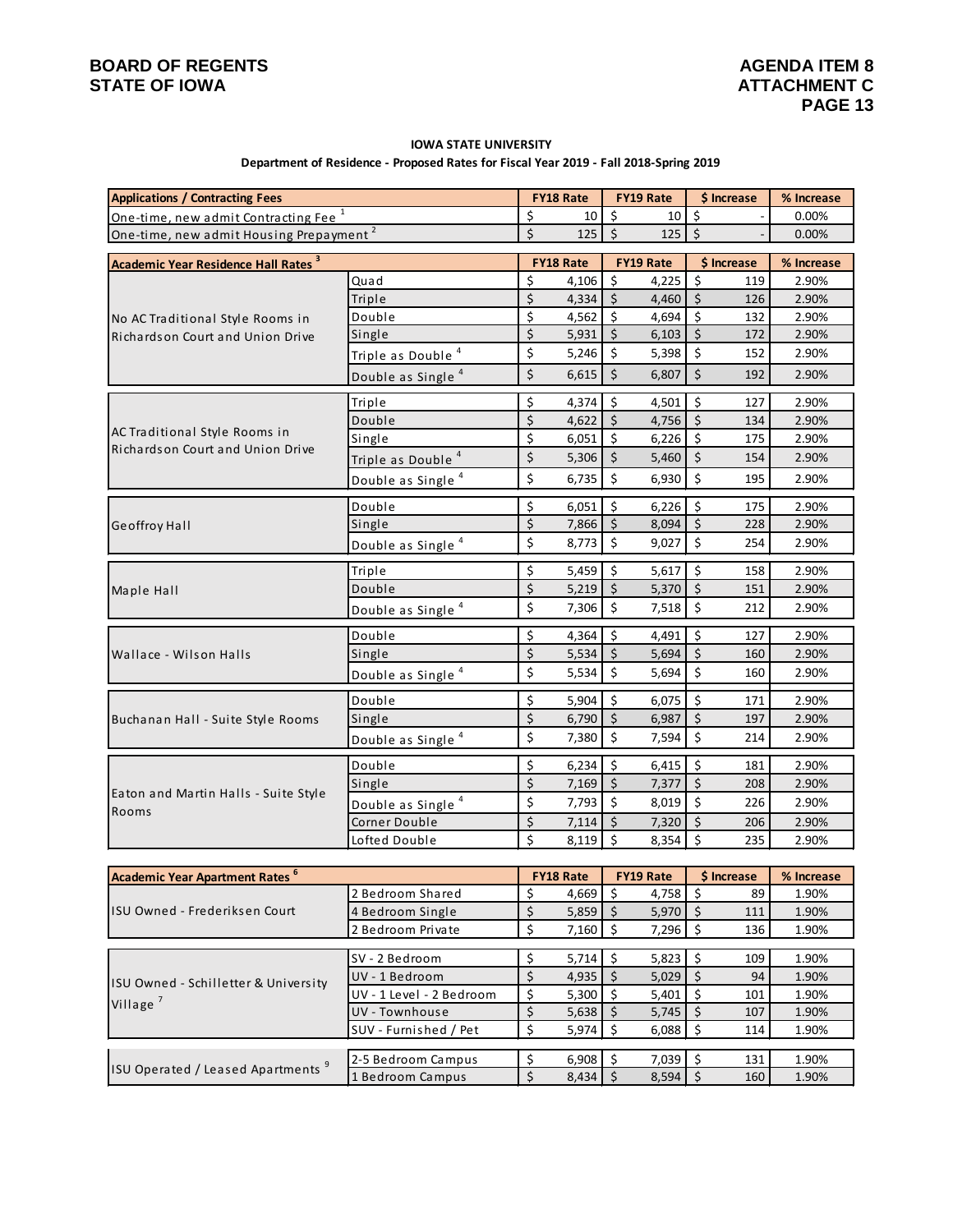# **BOARD OF REGENTS**<br> **BOARD OF REGENTS**<br> **BOARD OF IOWA**<br> **ATTACHMENT C STATE OF IOWA**

| Summer Residence Hall Rates <sup>6</sup> |                               |    | <b>FY18 Rate</b> |   | <b>FY19 Rate</b> |    | \$ Increase | % Increase |
|------------------------------------------|-------------------------------|----|------------------|---|------------------|----|-------------|------------|
|                                          | Double                        | S  | 1,257            | s | 1,293            | \$ | 36          | 2.90%      |
| Buchanan Hall                            | Single                        |    | 1,508            | S | 1,552            | \$ | 44          | 2.90%      |
|                                          | Double as Single <sup>4</sup> | \$ | 1,634            |   | 1,681            | \$ | 47          | 2.90%      |
|                                          |                               |    |                  |   |                  |    |             |            |
|                                          | Double                        | Ś  | 1,166            |   | 1,200            |    | 34          | 2.90%      |
| Eaton Hall                               | Single                        | \$ | 1,457            |   | 1,499            | Ś  | 42          | 2.90%      |
|                                          | Double as Single              | \$ | 1,691            |   | 1,740            |    | 49          | 2.90%      |
|                                          |                               |    |                  |   |                  |    |             |            |
|                                          | Double                        | \$ | 1,332            |   | 1,371            | Ś  | 39          | 2.90%      |
| <b>Geoffroy Hall</b>                     | Single                        | \$ | 1,599            |   | 1,645            | S  | 46          | 2.90%      |
|                                          | Double as Single              | \$ | 1,732            |   | 1,782            | \$ | 50          | 2.90%      |

| <b>Summer Apartment Rates <sup>8</sup></b> |                          |   | <b>FY18 Rate</b> |  | <b>FY19 Rate</b> | \$ Increase | % Increase |
|--------------------------------------------|--------------------------|---|------------------|--|------------------|-------------|------------|
|                                            | 2 Bedroom Shared         |   | 1,007            |  | 1,026            | 19          | 1.90%      |
| ISU Owned - Frederiksen Court              | 4 Bedroom Single         | Ś | 1,259            |  | 1,283            | 24          | 1.90%      |
|                                            | 2 Bedroom Private        |   |                  |  | 1,540            | 29          | 1.90%      |
|                                            |                          |   |                  |  |                  |             |            |
|                                            | SV - 2 Bedroom           |   | $1,776$ \$       |  | 1,810            | 34          | 1.90%      |
| ISU Owned - Schilletter & University       | UV - 1 Bedroom           |   | $1,534$   \$     |  | 1,563            | 29          | 1.90%      |
|                                            | UV - 1 Level - 2 Bedroom |   | 1,647            |  | 1,678            | 31          | 1.90%      |
| Village <sup>'</sup>                       | UV - Townhouse           |   | 1,752            |  | 1,785            | 33          | 1.90%      |
|                                            | SUV - Furnished / Pet    |   | $1,856$ \$       |  | 1,891            | 35          | 1.90%      |
|                                            |                          |   |                  |  |                  |             |            |
| ISU Operated / Leased Apartments           | 2-5 Bedroom Campus       | Ś | 1,382            |  | 1.408            | 26          | 1.90%      |
|                                            | 1 Bedroom Campus         |   | 1,687            |  | $1,719$   \$     | 32          | 1.90%      |

| <b>Guest Apartment Daily Rates</b> | <b>FY18 Rate</b> |    |  | <b>FY19 Rate</b> | <b>S</b> Increase | % Increase |  |
|------------------------------------|------------------|----|--|------------------|-------------------|------------|--|
| <b>SV</b> - Furnished Guest        |                  | 47 |  | 48               |                   | 2.13%      |  |
| SV - Non-Furnished Guest           |                  | 36 |  | 37               |                   | 2.78%      |  |

1 - This fee is refundable prior to the cancellation deadline. After the cancellation deadline, this fee is non-refundable.

2 - This fee is refundable prior to the cancellation deadline. After the cancellation deadline, the prepayment is forfeited.

If the student remains contracted for housing, the prepayment is applied to spring room fees.

3 - Meal plans are required in all residence halls except Wallace and Wilson.

4 - These options are not offered as standard. Availability is based on resident demand and space constraints.

5 - The DOR will no longer operate the Memorial Union beginning May 2018.

6 - Meal plans are encouraged, but not required in University owned / operated apartments.

7 - All Schilletter / University Village rates are per unit. In a two-bedroom unit occupied by two residents each resident

8 - Meal plans are encouraged, but not required in any location during the summer.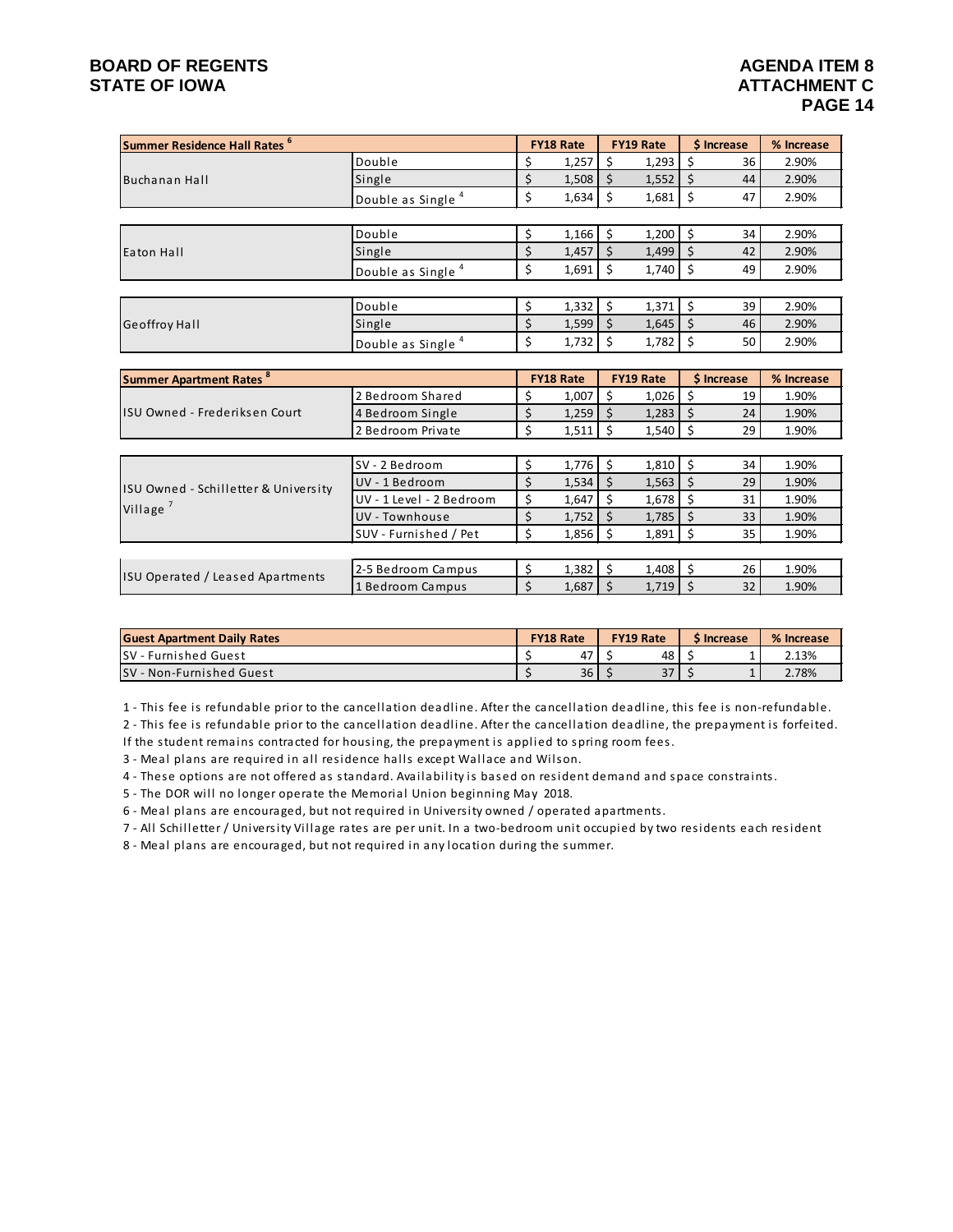#### IOWA STATE UNIVERSITY ISU Dining - Proposed Residence System Rates for Fiscal Year 2019

| Dining Center  | <b>FY18</b> |      | <b>FY19</b> |      | %                   |  |  |  |
|----------------|-------------|------|-------------|------|---------------------|--|--|--|
| Door Rate      |             | Rate | Rate        |      | Increase   Increase |  |  |  |
| Breakfast      |             | 9.50 | 10.00       | 0.50 | 5.26%               |  |  |  |
| Lunch / Dinner |             |      | 13.00       |      | 4.00%               |  |  |  |

#### Dining Dollars

Available during the summer and the academic year. Rates listed are per dollar.

Dining Dollars can be used in all ISU Dining locations. Unused Dining Dollars expire at the end of the spring semester.

| Dining Dollar | <b>Discount</b> |      | <b>FY18</b> |      | <b>FY19</b> |          | %        |  |
|---------------|-----------------|------|-------------|------|-------------|----------|----------|--|
| Increments    |                 | Rate |             | Rate |             | Increase | Increase |  |
| \$10-\$190    | Face Value      |      | 1.00        |      | 1.00        |          | 0.00%    |  |
| \$200-390     | 5%              |      | 0.95        |      | 0.95        |          | 0.00%    |  |
| \$400-599     | 7%              |      | 0.93        |      | 0.93        |          | 0.00%    |  |
| \$600         | 10%             |      | 0.90        |      | 0.90        |          | 0.00%    |  |

| <b>Flex Meals</b> | <b>FY18</b><br>Rate | <b>FY19</b><br>Rate |     | Increase                 | %<br>Increase |  |  |
|-------------------|---------------------|---------------------|-----|--------------------------|---------------|--|--|
| 50 Meals          | 550                 |                     | 550 | $\overline{\phantom{0}}$ | 0.00%         |  |  |
| 85 Meals          | 915                 |                     | 915 |                          | 0.00%         |  |  |
| 105 Meals         | .103                |                     | 103 | $\overline{\phantom{0}}$ | 0.00%         |  |  |

| Plan Name                                                                                   | <b>FY18</b> | <b>FY19</b>  |          | %        |
|---------------------------------------------------------------------------------------------|-------------|--------------|----------|----------|
|                                                                                             | Rate        | Rate         | Increase | Increase |
| Flex Plan w/ 220 Flex Meals and \$50 Dining Dollars 12                                      |             | 4,692        |          |          |
| Cyclone Plan w/ UNLIMITED Dining Center Meals, 20 Flex Meals, and \$300 Dining Dollars      | 4,600       | 4.692        | 92       | 2.00%    |
| Cardinal Plan w/ UNLIMITED Dining Center Meals, 14 Flex Meals, and \$50 Dining Dollars      | 4,200       | 4.284        | 84       | 2.00%    |
| Gold Plan w/ 200 Dining Center Meals, 15 Flex Meals, and \$200 Dining Dollars <sup>25</sup> | 3,955       | $4.026$   \$ | 71       | 1.80%    |
| Silver Plan w/ 150 Flex Meals and \$300 Dining Dollars <sup>267</sup>                       | 3.955       | 3.750        | (205)    | $-5.18%$ |
| Bronze Plan w/ 125 Flex Meals and \$275 Dining Dollars <sup>268</sup>                       | 3,146       | 3.186        | 40       | 1.27%    |

1 - This new plan, offered beginning fall 2018, is in direct response to student feedback requesting an all Flex Meal plan.

2 - These plans are available to all ISU students regardless of residency. Residents of required participation areas (Buchanan and Geoffroy halls, Richardson Court, and Union Drive) must select one of these options.

3 - In FY18, this plan was named the Cy Power Plan and it had 46 express meals and \$200 Dining Dollars per semester.

4 - In FY18, this plan was named the Cy Value Plan and it had 34 express meals and \$0 Dining Dollars per semester.

5 - The Gold Plan remains the default plan for FY19. In FY18, this plan had 200 Dining Center Meals, 35 Express Meals, and \$100 Dining Dollars.

6 - These plans are available to residents of voluntary areas: Frederiksen Court, Legacy Tower, Schilletter-University Village, and Wallace/Wilson residence halls, as well as to all ISU students living off-campus.

7 - In FY18, the Silver Plan had 225 express meals and \$200 Dining Dollars per semester.

8 - In FY18, the Bronze Plan had 125 express meals and \$300 Dining Dollars per semester.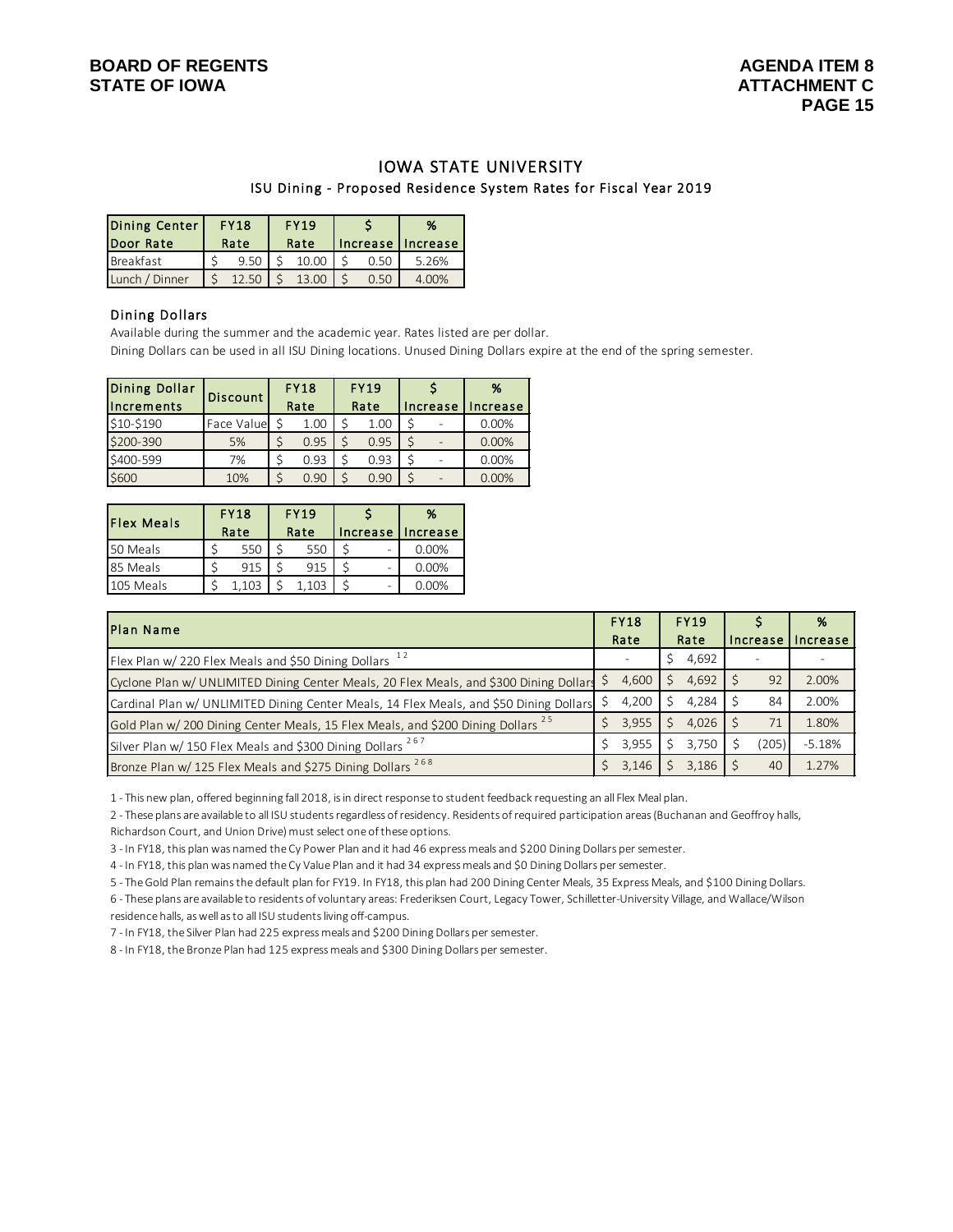### **UNIVERSITY OF NORTHERN IOWA DEPARTMENT OF RESIDENCE (DOR)**

The newly renovated Lawther Hall was re-designed to a suite-style plan with 403 beds, semi-private bathrooms, Americans with Disabilities Act accessibility, air conditioning, fire suppression, and electrical and mechanical system improvements. The renovated Lawther Hall re-opened beginning in FY 2018.

#### Five–Year Plan – page 17

- While the University expects total enrollment to gradually increase each year through FY 2023, they do anticipate a decline in freshmen enrollment for Fall 2018. After an expected decrease in occupancy for Fall 2018 from an anticipated decline in freshmen enrollment and the demolition of Hillside Court Apartments, DOR projects occupancy to gradually increase through FY 2023. Apartment capacity decreases in FY 2019 are as a result of razing the Hillside Court Apartments.
- Residence hall capacity will decrease slightly in FY 2019 for bathroom upgrades and plans to adjust the density of some existing space to make rooms more attractive to returning students who seek more privacy. Several recruitment and retention strategies to increase occupancy are underway within the DOR.
- Capital projects/improvements funded in the five-year plan include razing Hillside Court Apartments, updating restrooms, renovating Jennings Court Apartments, Redeker Center improvements, room furnishings, roof improvements, and dining center equipment. Funds will be committed as revenue is earned and timing adjustments will be made to the planned projects as necessary.
- All resident spaces are equipped with fire suppression systems except Campbell Hall. In 2018, DOR will conduct a north campus housing study that will include the need for fire suppression in Campbell Hall.

# FY 2019 Preliminary Budget – page 18

- The preliminary FY 2019 budget is based on a projected occupancy of 3,725. The expected decline of 200 students results from the reduction in apartment capacity and the lower freshmen enrollment projections. As a result, contract revenues are budgeted to decline in FY 2019. Total expenses for FY 2019 are generally consistent with the current year. The University is transitioning to a fullycosted utility rate model over a three-year period that began in FY 2017. Utility cost increases are largely offset by decreased usage from the demolition of Hillside Court Apartments.
- Annual debt service rose beginning in FY 2018 from the bond issue that funded the Lawther Hall renovation project. The additional debt service resulted in a declining debt service coverage ratio beginning in FY 2018. Debts service coverage is expected to improve in the near future with smaller annual debt service payments since the DOR has bond issues that mature in FY 2020, FY 2021, and in FY 2023.
- All proposed FY 2019 room and board rates are provided beginning on page 19. The proposed FY 2019 rate increase for the traditional double room with the All Access Plan is 1.9%, which includes \$100 more dining dollars in FY 2019 than in FY 2018. Apartment housing rates are proposed to increase between 1.0% - 1.5%. The proposed decrease in the weekly summer rates is to increase occupancy during the summer months
- The current outstanding bond principal is \$69 million and the annual debt service payment budgeted for FY 2019 is \$8.0 million.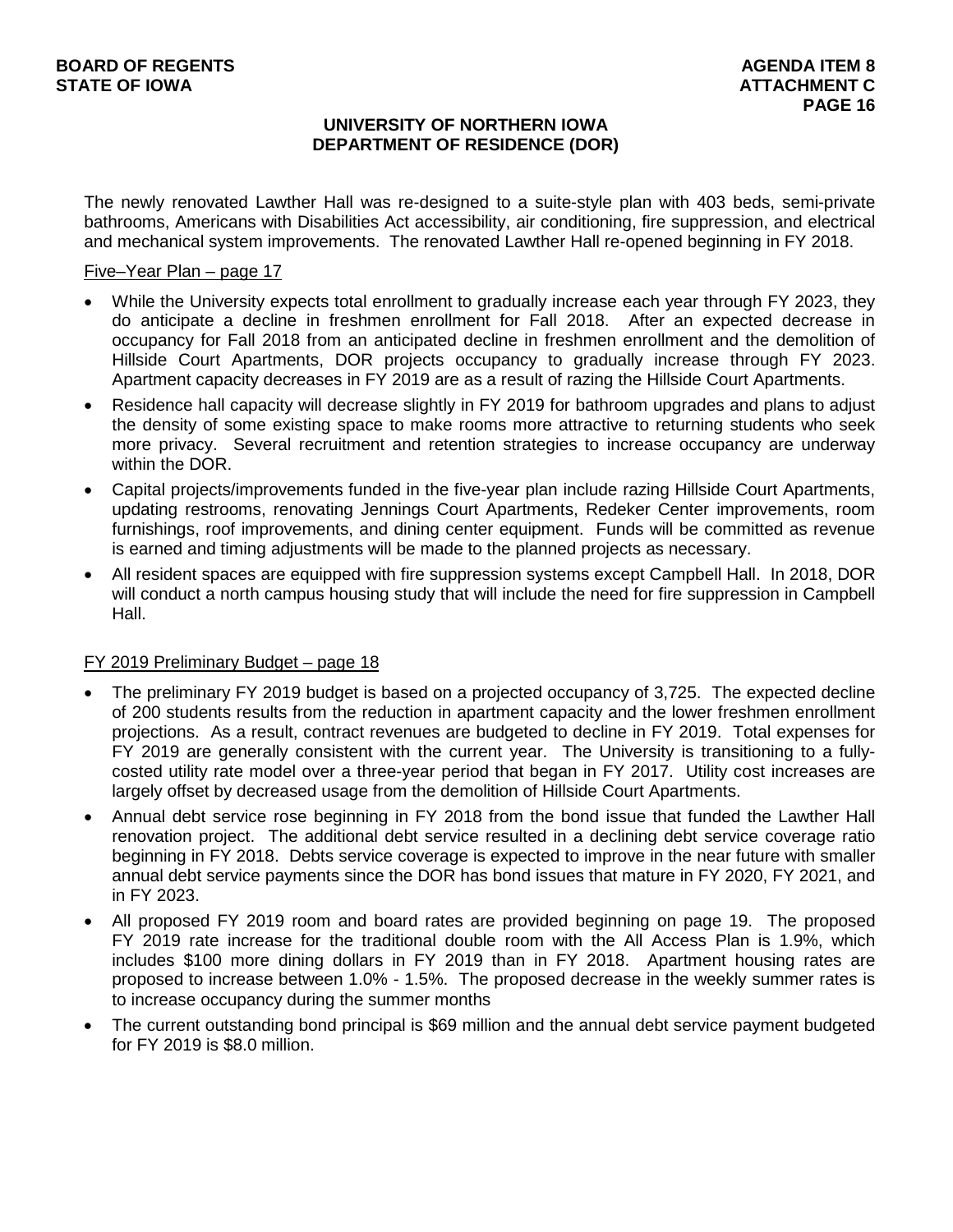# **University of Northern Iowa's Five-Year Plan Summary Department of Residence**

(Dollars in Thousands)

| FY 18<br>FY 19<br>FY 20<br>FY 22<br>FY 17<br>FY 21<br>FY 23<br>1 - ENROLLMENT & OCCUPANCY<br>11,905<br>11,907<br>11,933<br>12,060<br>12,178<br>12,335 | 12,350 |
|-------------------------------------------------------------------------------------------------------------------------------------------------------|--------|
|                                                                                                                                                       |        |
|                                                                                                                                                       |        |
| (a) Fall Enrollment Head Count                                                                                                                        |        |
| Residence Hall Housing                                                                                                                                |        |
| (b) Current Operating Capacity (# of beds)<br>3,867<br>3,867<br>3,474<br>3,875<br>3,667<br>3,867<br>3,867                                             |        |
| (c) Occupancy (permanent beds)<br>3,059<br>3,071<br>3,102<br>3,133<br>3,164<br>3,196<br>3,356                                                         |        |
| (d) Occupancy Ratio<br>96.6%<br>78.9%<br>83.7%<br>80.2%<br>81.0%<br>81.8%<br>82.6%                                                                    |        |
| <b>Apartment Housing</b>                                                                                                                              |        |
| (e) Current Operating Capacity<br>1,074<br>1,054<br>684<br>684<br>684<br>684                                                                          | 684    |
| 996<br>866<br>654<br>661<br>667<br>674<br>Occupancy<br>(f)                                                                                            | 681    |
| 92.7%<br>82.2%<br>95.6%<br>96.6%<br>97.5%<br>98.5%<br>(g) Occupancy Ratio<br>99.6%                                                                    |        |
| 2 - CAPITAL IMPROVEMENTS & REPAIRS                                                                                                                    |        |
| (a) Improvements from Bond Proceeds<br>13,018<br>\$<br>5,037<br>\$<br>\$<br>\$<br>\$                                                                  |        |
| \$<br>(b) Improvements from Voluntary Reserves<br>\$<br>3,473<br>\$<br>8,045<br>\$<br>4,020<br>\$<br>4,645<br>\$<br>4,460<br>\$<br>3,075              |        |
| (c) Repairs from Current Revenues<br>\$<br>1,299<br>\$<br>1,085<br>1,272<br>\$<br>1,284<br>\$<br>1,297<br>\$<br>\$<br>1,310<br>\$<br>1,323            |        |
| 1,572<br>1,366<br>1,572<br>1,366<br>1,366<br>1,366<br>1,366<br>(d) Gross Square Feet Maintained (000's)                                               |        |
| <b>3 - OPERATING REVENUES &amp; EXPENDITURES</b>                                                                                                      |        |
| 41,534<br>38,722<br>38,047<br>38,435<br>38,813<br>39,201<br>(a) Total Revenues<br>\$<br>\$<br>\$<br>\$<br>\$<br>\$<br>\$<br>39,600                    |        |
| (b) Less Expenditures (Excluding Univ O.H.)<br>26,437<br>26,517<br>26,912<br>26,948<br>26,983<br>27,019<br>27,057                                     |        |
| (c) Net Operating Revenues<br>15,097<br>12,205<br>11,135<br>11,487<br>11,830<br>12,182<br>12,543                                                      |        |
| 330<br>330<br>330<br>(d) Less Mandatory Transfers<br>330<br>330<br>330                                                                                | 330    |
| (e) Less Debt Service<br>7,457<br>8,559<br>8,044<br>8,010<br>7,481<br>6,212<br>6,171                                                                  |        |
| (f) Less Voluntary Transfers<br>126<br>157<br>159<br>163<br>174<br>169                                                                                | 179    |
| (g) Net to Voluntary Reserves<br>\$<br>7,184<br>\$<br>3,159<br>\$<br>2,602<br>\$<br>2,984<br>\$<br>3,850<br>\$<br>5,466<br>\$<br>5,863                |        |
| 4 - VOLUNTARY (UNRESTRICTED) RESERVES                                                                                                                 |        |
| \$<br>25,381<br>18,541<br>(a) Beginning Balance<br>18,565<br>22,605<br>\$<br>\$<br>19,545<br>\$<br>18,368<br>18,979<br>S<br>S<br>S                    |        |
| (b) Add Mandatory Transfers from (3d)<br>330<br>330<br>330<br>330<br>330<br>330                                                                       | 330    |
| (c) Add Net to Voluntary Reserves from (3f)<br>7,183<br>3,159<br>2,602<br>2,984<br>3,850<br>5,466<br>5,863                                            |        |
| (d) Add Transfer from Plant & Other Revenues<br>426<br>1,016<br>1,381                                                                                 |        |
| (e) Less Improvements (2b) & Other Costs<br>3,473<br>713<br>8,768<br>4,744<br>5,369<br>5,185<br>3,801                                                 |        |
| (f) Year-End Balance<br>\$<br>22,605<br>25,381<br>\$<br>\$<br>\$<br>18,979<br>\$<br>\$<br>19,545<br>18,541<br>18,368<br>\$<br>22,752                  |        |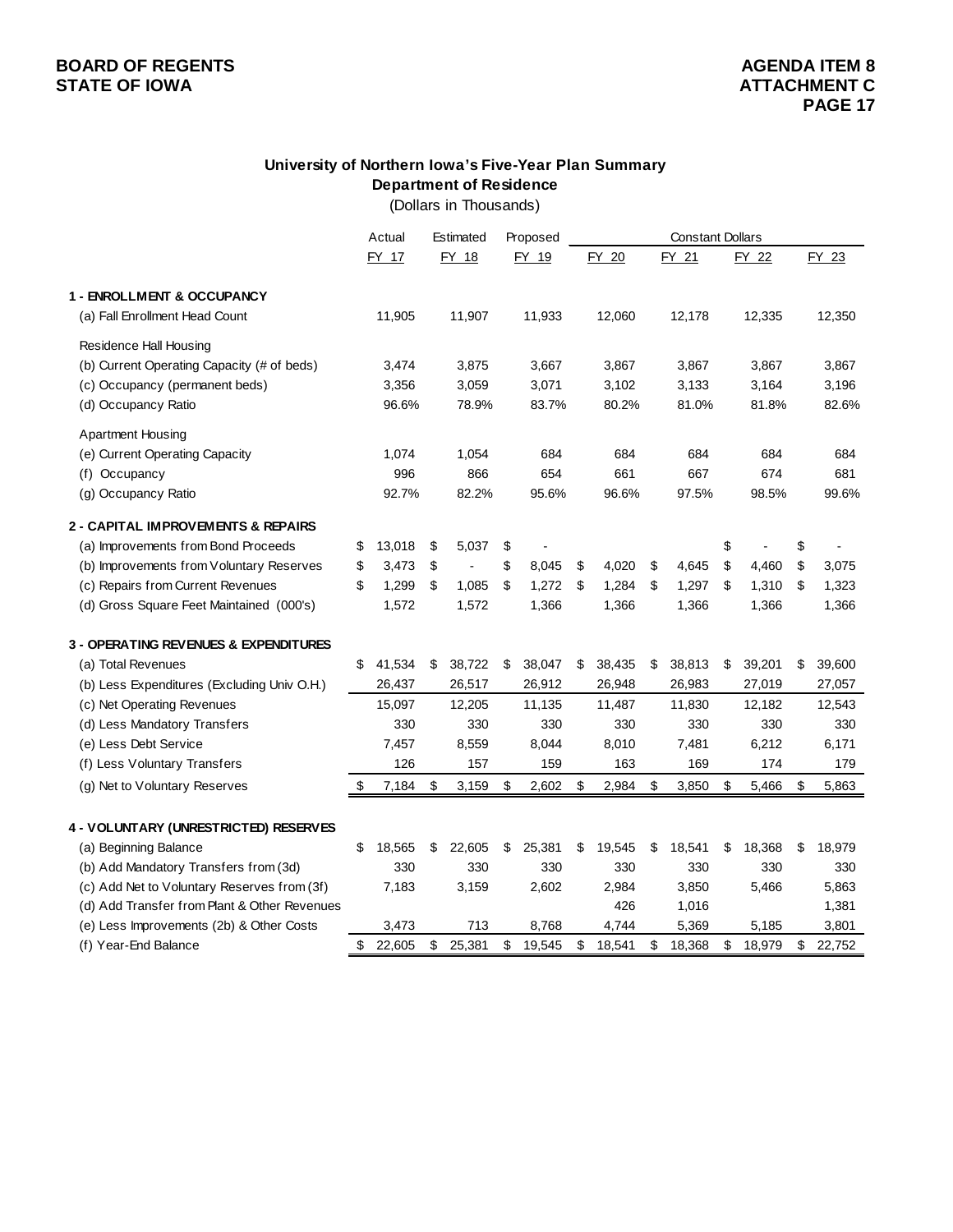# **University of Northern Iowa Residence System Preliminary Budget 2018-19**

|                                              |    |               | Approved         |                  | Proposed         |
|----------------------------------------------|----|---------------|------------------|------------------|------------------|
|                                              |    | <b>Actual</b> | <b>Budget</b>    | <b>Estimates</b> | <b>Budget</b>    |
|                                              |    | 2016-17       | 2017-18          | 2017-18          | 2018-19          |
| <b>OPERATIONS</b>                            |    |               |                  |                  |                  |
| Revenues                                     | S  | 41,533,734    | \$<br>39,676,392 | \$<br>38,721,889 | \$<br>38,047,335 |
| <b>Expenditures for Operations</b>           |    | 26,437,061    | 27,438,425       | 26,517,052       | 26,912,077       |
| <b>Net Revenues</b>                          |    | 15,096,673    | 12,237,967       | 12,204,837       | 11,135,258       |
| % of Revenues                                |    | 36.3%         | 30.8%            | 31.5%            | 29.3%            |
| Debt Service (due July 1)                    |    | 7,457,260     | 8,648,740        | 8,559,426        | 8,043,919        |
| Mandatory Transfers                          |    | 330,000       | 330,000          | 330,000          | 330,000          |
| Net After Debt Service & Mandatory Transfers | \$ | 7,309,413     | \$<br>3,259,227  | \$<br>3,315,411  | \$<br>2,761,339  |
| % of Revenues                                |    | 17.6%         | 8.2%             | 8.6%             | 7.3%             |
| Debt Service Coverage Ratio                  |    | 202%          | 141%             | 143%             | 138%             |
| University Overhead Payment                  | \$ | 710,927       | \$<br>735,961    | \$<br>712,926    | \$<br>722,802    |
| Overhead as % of Expenditures                |    | 2.7%          | 2.7%             | 2.7%             | 2.7%             |
| <b>FUND BALANCES (June 30)</b>               |    |               |                  |                  |                  |
| Improvement Fund                             |    | 2,294,597     | 2,627,025        | 6,974,598        | 3,759,598        |
| System Fund                                  |    | 20,310,729    | 20,460,005       | 18,406,471       | 15,785,896       |
| Subtotal--Voluntary Reserves                 |    | 22,605,326    | 23,087,030       | 25,381,069       | 19,545,494       |
| <b>Bond Reserve Fund</b>                     |    | 8,015,196     | 8,015,196        | 8,015,196        | 8,015,196        |
| <b>Bond Construction Fund</b>                |    | 5,037,516     |                  |                  |                  |
| Subtotal--Mandatory Reserves                 |    | 13,052,712    | 8,015,196        | 8,015,196        | 8,015,196        |
| <b>Total Fund Balances (June 30)</b>         | \$ | 35,658,038    | \$<br>31,102,226 | \$<br>33,396,265 | \$<br>27,560,690 |
| <b>REVENUES AND EXPENDITURES DETAIL</b>      |    |               |                  |                  |                  |
| <b>Revenues</b>                              |    |               |                  |                  |                  |
| Contracts                                    | \$ | 35,305,709    | \$<br>33,706,596 | \$<br>32,701,902 | \$<br>32,328,619 |
| <b>Interest</b>                              |    | 669,052       | 450,000          | 750,000          | 500,000          |
| Other Income                                 |    | 5,558,973     | 5,519,796        | 5,269,987        | 5,218,716        |
| <b>Total Revenues</b>                        | \$ | 41,533,734    | \$<br>39,676,392 | \$<br>38,721,889 | \$<br>38,047,335 |
| <b>Expenditures for Operations</b>           |    |               |                  |                  |                  |
| Salaries, Wages & Benefits                   | \$ | 15,377,886    | \$<br>15,919,090 | \$<br>15,544,727 | \$<br>15,823,637 |
| Cost of Food or Goods Sold                   |    | 4,137,762     | 4,106,317        | 3,943,881        | 3,839,531        |
| Other Operating Expense                      |    | 2,813,394     | 2,271,259        | 2,254,634        | 2,311,026        |
| <b>Utilities</b>                             |    | 2,808,758     | 3,655,759        | 3,688,412        | 3,666,383        |
| Repairs & Maintenance                        |    | 1,299,261     | 1,486,000        | 1,085,398        | 1,271,500        |
| <b>Total Expenditures</b>                    | \$ | 26,437,061    | \$<br>27,438,425 | \$<br>26,517,052 | \$<br>26,912,077 |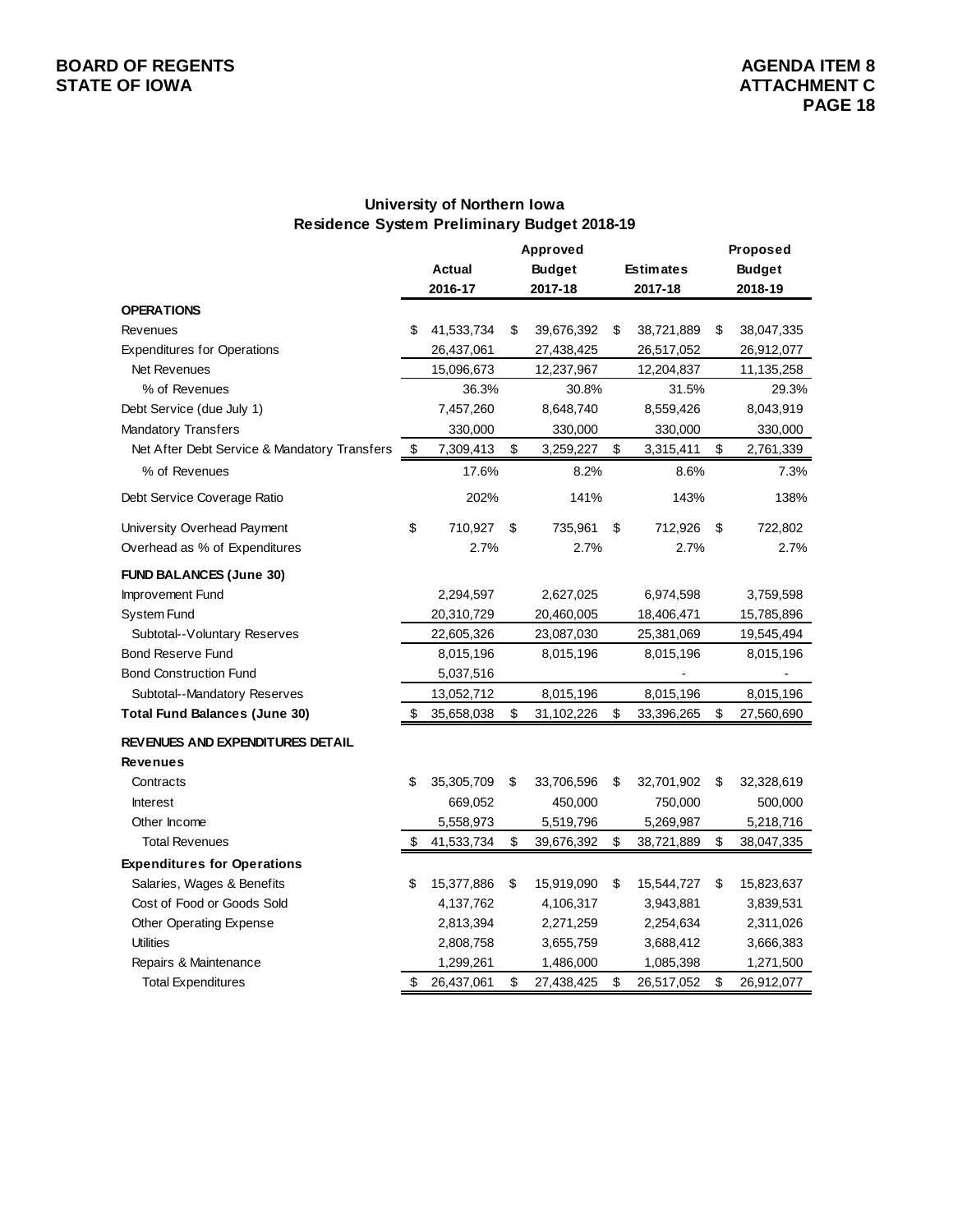#### **UNIVERSITY OF NORTHERN IOWA PROPOSED RESIDENCE RATES ACADEMIC YEAR 2018-2019**

|                                                                                                                 | 2017-18 | 2018-19       | \$       | %        |
|-----------------------------------------------------------------------------------------------------------------|---------|---------------|----------|----------|
| Residence Halls - Academic Year                                                                                 | Rate    | Proposed rate | Increase | Increase |
| Traditional Halls - Bender, Campbell, Dancer, Hagemann, Noehren, Rider, Shull (furnished, dining plan required) |         |               |          |          |
| Double *                                                                                                        | 4,473   | 4,540         | 67       | 1.5%     |
| Single                                                                                                          | 5,500   | 5,582         | 83       | 1.5%     |
| Super Single                                                                                                    | 5,939   | 6,028         | 89       | 1.5%     |
| <b>Shull Hall Super Singles</b>                                                                                 | 5,939   | 6,028         | 89       | 1.5%     |
| Triple in Rider                                                                                                 | 4,473   | 4,540         | 67       | 1.5%     |
| Air-conditioning (optional for eligible students)                                                               | 200     | 250           | 50       | 25.0%    |
| Lawther - Double with AC                                                                                        | 4,814   | 4,862         | 48       | 1.0%     |
| Lawther - Double Suite with AC and private/semi-private bath                                                    | 5,296   | 5,349         | 53       | 1.0%     |
| Lawther - Triple Suite with AC and private/semi-private bath                                                    | 5,684   | 5,741         | 57       | 1.0%     |
| Lawther - Single with AC                                                                                        | 5,872   | 5,931         | 59       | 1.0%     |
| Lawther - Single Suite with AC and private/semi-private bath                                                    | 6,459   | 6,524         | 65       | 1.0%     |
| Roth Apartments (furnished, AC, dining plan encouraged)                                                         |         |               |          |          |
| 8 Single Bedrooms                                                                                               | 5,310   | 5,363         | 53       | 1.0%     |
| 3 Single Bedrooms                                                                                               | 6,223   | 6,285         | 62       | 1.0%     |
| 2 Single Bedrooms                                                                                               | 6,223   | 6,285         | 62       | 1.0%     |
| 1 Single Bedroom                                                                                                | 7,311   | 7,384         | 73       | 1.0%     |
| Panther Village Apartments (furnished, AC, dining plan encouraged)                                              |         |               |          |          |
| 4 Single Bedrooms                                                                                               | 6,463   | 6,528         | 65       | 1.0%     |
| 2 Single Bedrooms                                                                                               | 7,108   | 7,179         | 71       | 1.0%     |
| Studio                                                                                                          | 7,753   | 7,831         | 78       | 1.0%     |
| Jennings Court Apartments (unfurnished, AC, dining plan encouraged)                                             |         |               |          |          |
| Jennings - Two Bedroom Unit                                                                                     | 6,105   | 6,197         | 92       | 1.5%     |
| <b>Dining Plans</b>                                                                                             |         |               |          |          |
| All-Access Dining Plan plus \$100 Dining Dollars per semester *                                                 | 4,308   | 4,408         | 100      | 2.3%     |
| Block 120 (120 meals plus \$175 Dining Dollars per semester)                                                    | n/a     | 2,740         |          |          |
| Weekly Plan (5 meals per week plus \$250 Dining Dollars per semester)                                           | n/a     | 2,160         |          |          |
| Block 15 (15 meals plus \$400 Dining Dollars per semester)                                                      | n/a     | 1,100         |          |          |
| Booster Packs (requires purchase of a dining plan)                                                              |         |               |          |          |
| Purple Pack (6 guest passes plus \$75 Dining Dollars)                                                           | n/a     | 85            |          |          |
| Gold Pack (14 guest passes plus \$150 Dining Dollars)                                                           | n/a     | 175           |          |          |
| Panther Pack (10 Meals)                                                                                         | n/a     | 100           |          |          |

\* Standard double room with all-access (unlimited) meal plan plus \$100 dining dollars per semester = \$8948 (a 1.9% or \$167/year increase)